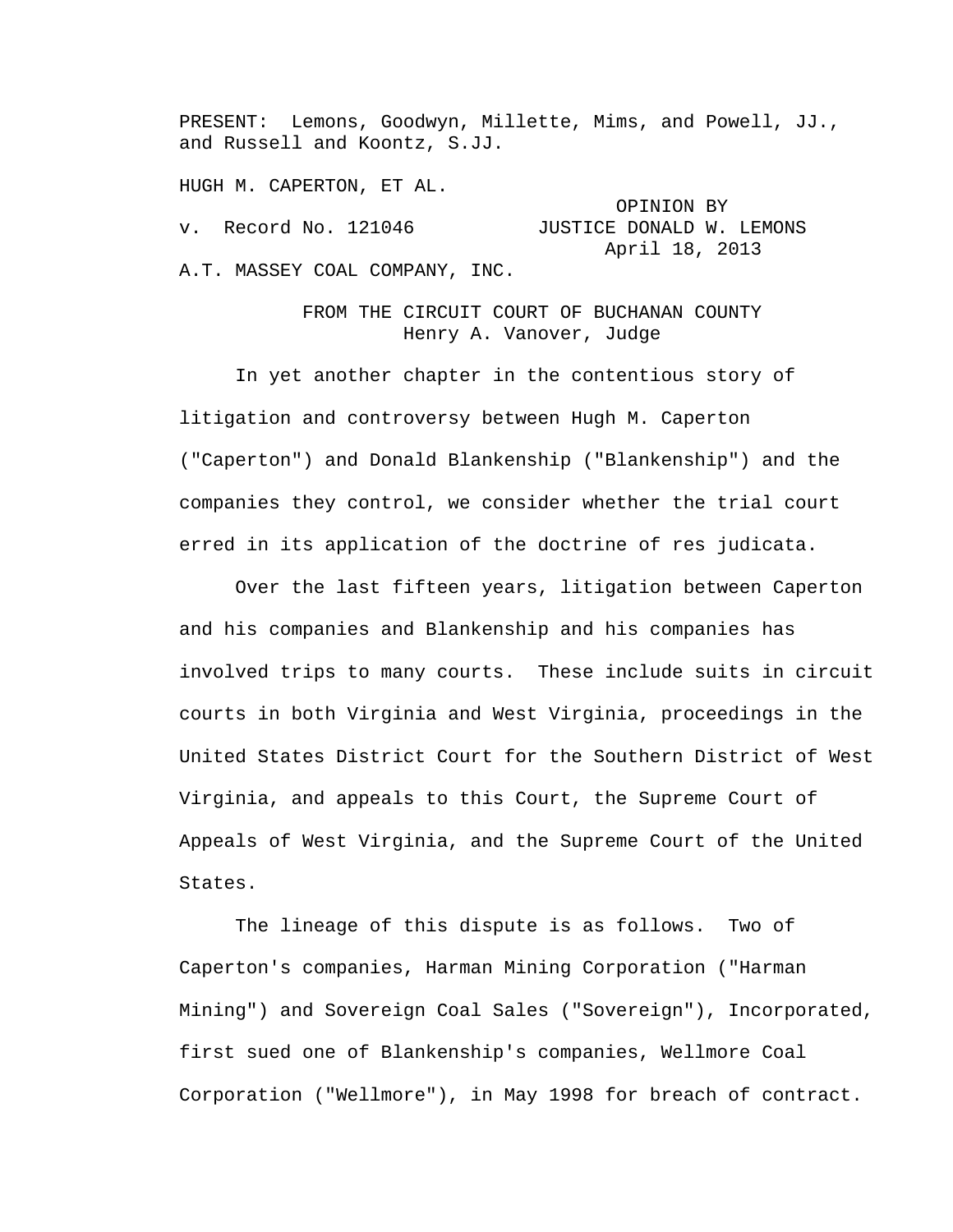This case was litigated in the Circuit Court of Buchanan County, Virginia ("First Virginia Action"). Harman Mining Corp. v. Wellmore Coal Corp., No. 226-98 (Cir. Ct. of Buchanan County, Va. 1998). Caperton's companies prevailed. We later dismissed Wellmore's appeal. Wellmore Coal Corp. v. Harman Mining Corp., 264 Va. 279, 284, 568 S.E.2d 671, 673 (2002) (per curiam).

In October 1998, Caperton, Harman Mining, Sovereign, and Harman Development Corporation sued A.T. Massey Coal, Incorporated ("Massey"), for certain tort claims in the Circuit Court of Boone County, West Virginia. Caperton v. A.T. Massey Coal Co., No. 98-C-192 (Cir. Ct. Boone County, W. Va. 1998). Blankenship was president, chief executive officer, and chairman of the board of Massey. Massey removed the case to federal court. Caperton v. A.T. Massey Coal Co., 251 B.R. 322, 324 (S.D. W. Va. 2000). The federal court later remanded the case to the Boone County Circuit Court. Caperton v. A.T. Massey Coal Co., 270 B.R. 654, 656 (S.D. W. Va. 2001); see also A.T. Massey Coal Co. v. Harman Dev. Corp. (In re Harman Dev. Corp.), No. 98-01990-WSB-11, Adv. No. 7-00-0057, Jt. Mem. Op. and Order at 1 (Bankr. W.D. Va. Nov. 28, 2000).

Back in the West Virginia circuit court, Caperton and his companies won a substantial jury verdict, which Massey appealed to the Supreme Court of Appeals of West Virginia. On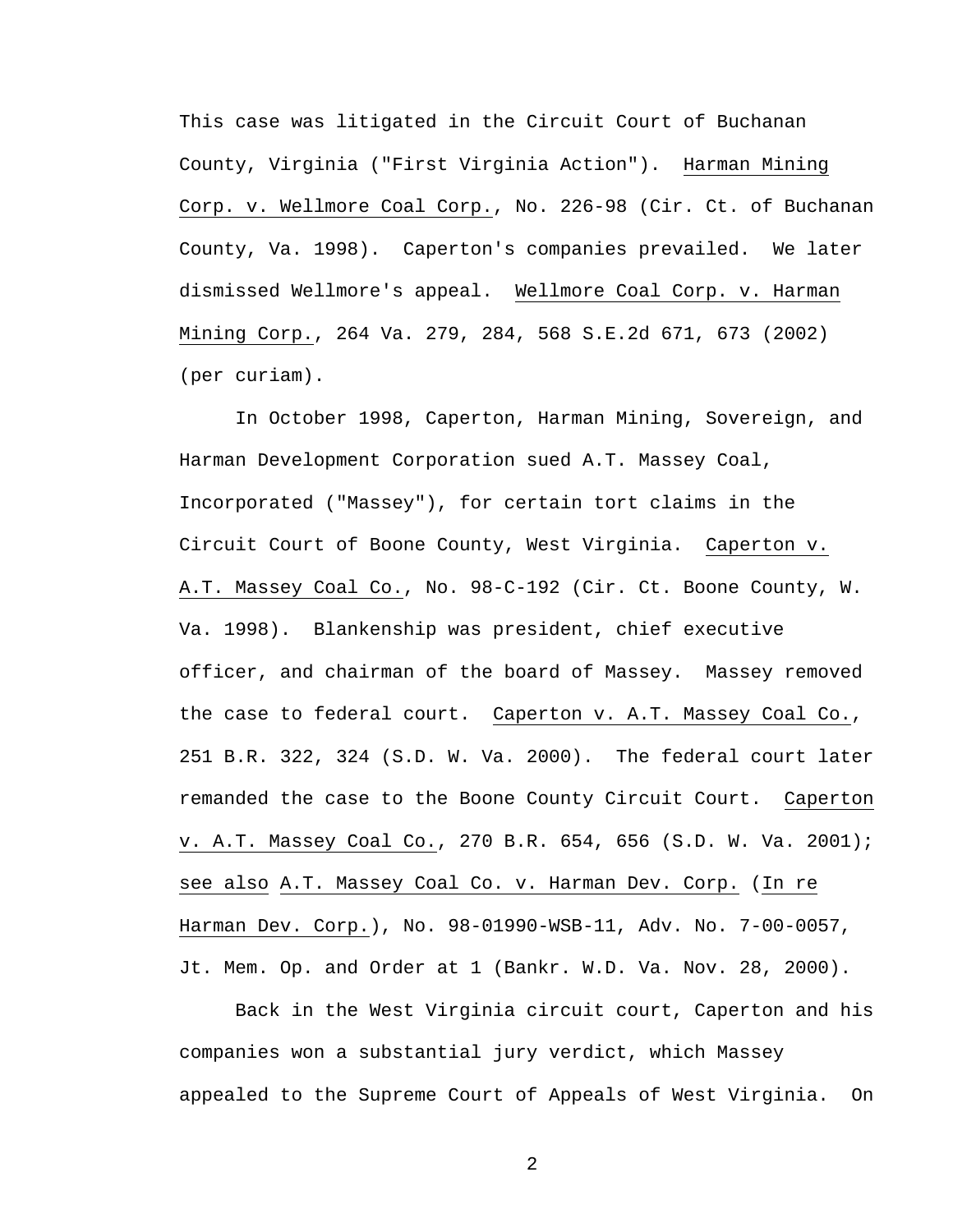its first consideration, the Supreme Court of Appeals of West Virginia reversed, but the opinion was later vacated because two justices who decided the case voluntarily disqualified themselves after the decision. Caperton v. A.T. Massey Coal Co. (Caperton I), No. 33350, 2007 W. Va. LEXIS 119, at \*5-6 (W. Va. Nov. 21, 2007), vacated as noted in Caperton v. A.T. Massey Coal Co. (Caperton II), 679 S.E.2d 223, 229 n.1 (2008).

On its second consideration, the Supreme Court of Appeals of West Virginia again reversed and remanded the decision of the West Virginia trial court. Caperton II, 679 S.E.2d at 229. Caperton and his companies appealed this decision to the Supreme Court of the United States, arguing that another justice should have recused himself, because Blankenship and Massey contributed millions of dollars to the justice's election campaign. The Supreme Court of the United States agreed with Caperton and his companies and reversed and remanded the case. Caperton v. A.T. Massey Coal Co. (Caperton III), 556 U.S. 868, 890 (2009).

On its third consideration, the Supreme Court of Appeals of West Virginia again reversed and remanded the decision of the West Virginia trial court. The court determined that a forum selection clause in an agreement between the parties required that suit be brought in Virginia. Caperton v. A.T. Massey Coal Co. (Caperton IV), 690 S.E.2d 322, 328 (2009).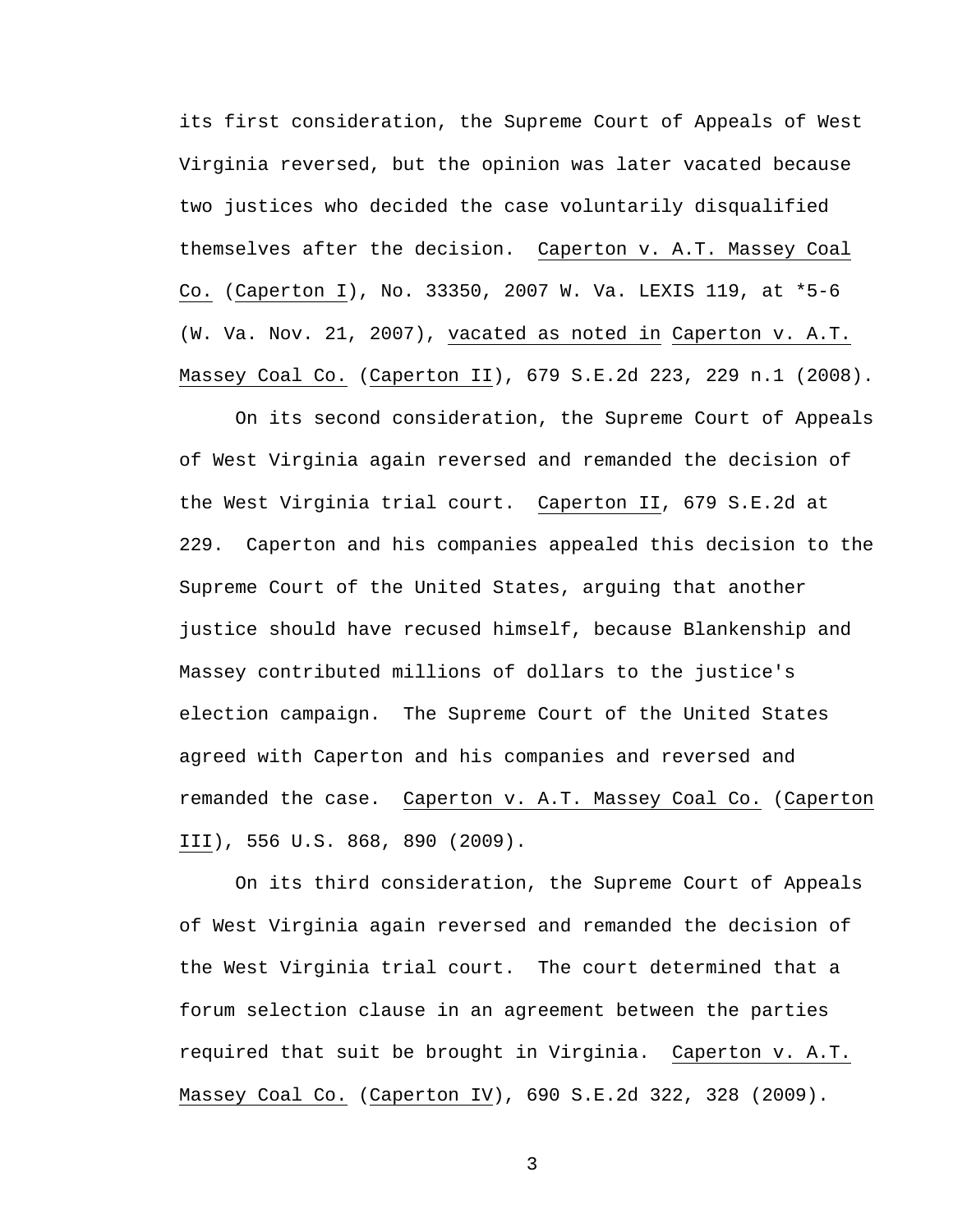Caperton and his companies subsequently filed suit in Virginia in November 2010, bringing many of the same tort claims as they did just over twelve years earlier. Caperton v. A.T. Massey Coal Co., No. 771-10 (Cir. Ct. Buchanan County, Va. 2011) ("Second Virginia Action"). The Circuit Court of Buchanan County held that res judicata barred the Plaintiffs' claims. Whether this decision was correct is the issue we decide in this appeal.

I. Facts and Proceedings Below

# A. Caperton's acquisition of the Harman mining operations, the Coal Supply Agreement with Wellmore, Wellmore's changing corporate structure, and bankruptcy

 On January 1, 1993, Appellant Caperton acquired Harman Mining and Sovereign. He also formed Harman Development Corporation ("Harman Development") that same year. Caperton I, 2007 W. Va. LEXIS 119, at \*7. Caperton, Harman Mining, Sovereign, and Harman Development were all plaintiffs to this action below, and are Appellants herein (hereinafter collectively referred to as "Plaintiffs"). The chart below details Caperton's organization of his companies: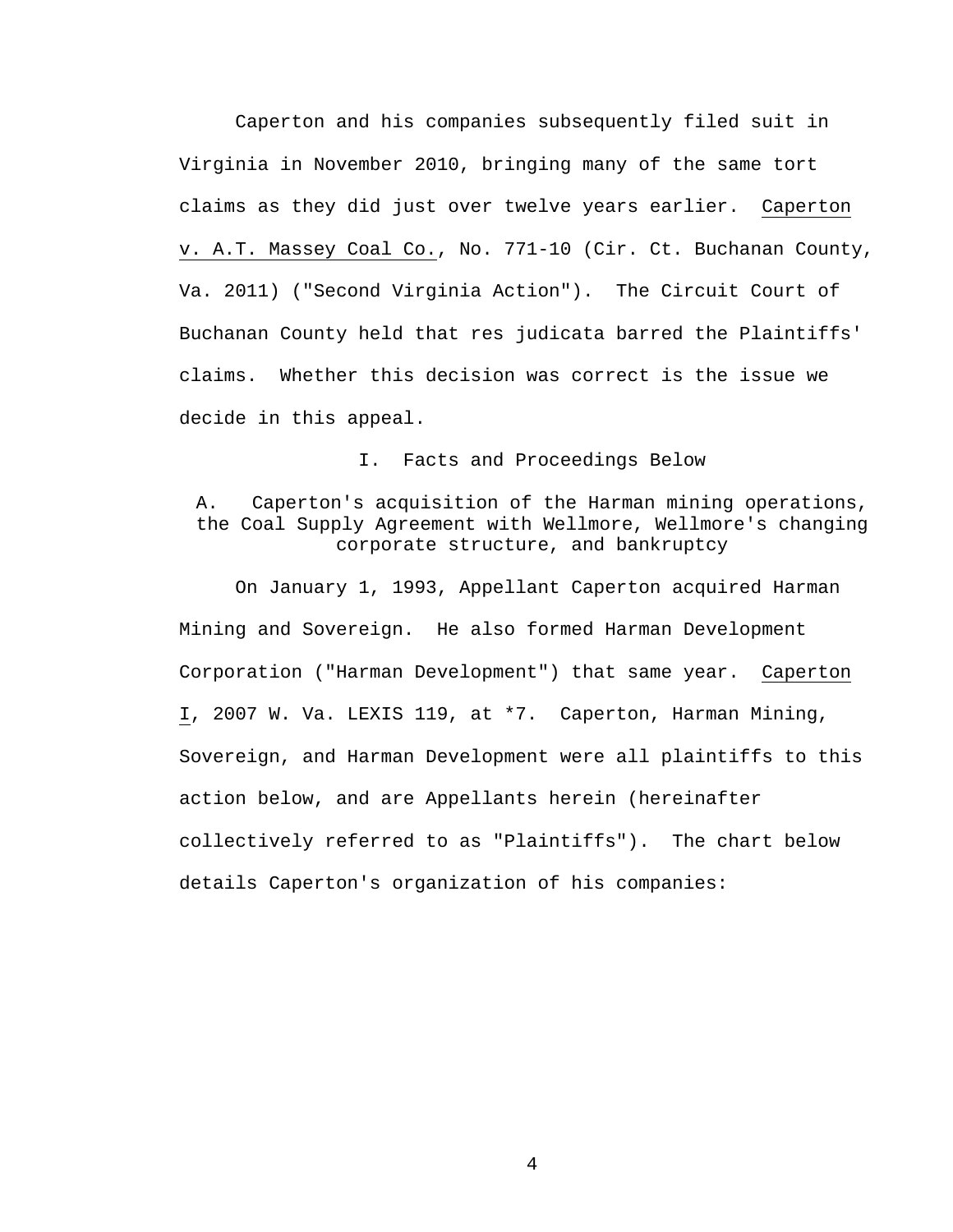

 Harman Mining and Sovereign were engaged in the mining and sale of metallurgical coal from a mine in Buchanan County, Virginia (the "Harman Mine"). In 1992, Harman Mining and Sovereign entered into a Coal Supply Agreement with Wellmore, whereby Harman Mining and Sovereign would supply a fixed output of coal from the Harman Mine to Wellmore each year, from 1993 through 2001. Harman Mining, Sovereign, and Wellmore continued to fulfill their obligations under the agreement through 1996.

 Effective January 1, 1997, Harman Mining and Sovereign entered into a new Coal Supply Agreement ("CSA") with Wellmore. Because Caperton invested significant capital to improve the long-term prospects of the Harman Mine, the CSA reflected a substantial increase in price paid for coal by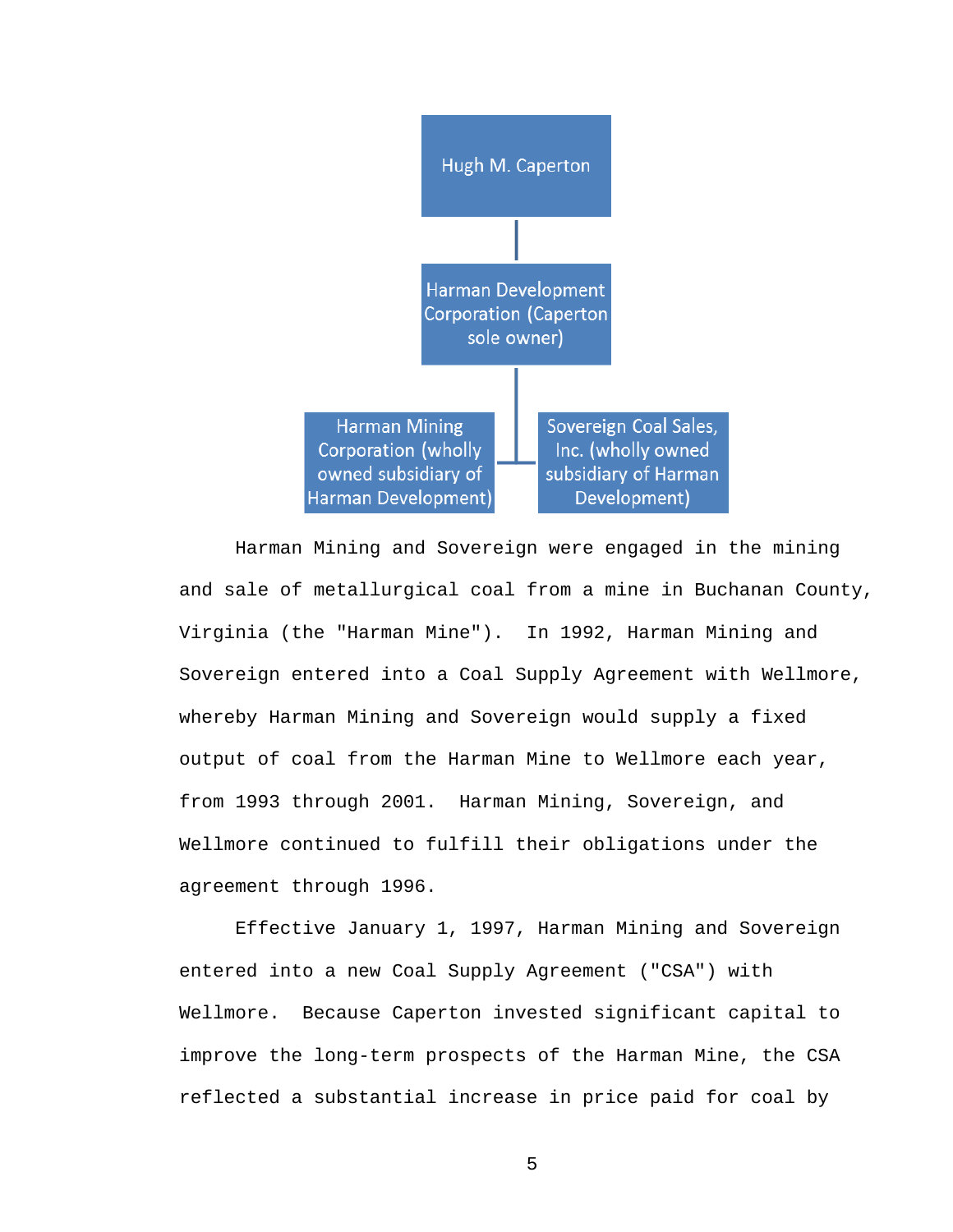Wellmore. Wellmore was willing to pay a higher fee because it supplied LTV Steel Corporation ("LTV") with coal blended with the Harman Mine product, and the metallurgical qualities of that coal made it desirable to steel producers. Harman Mining, Sovereign, and Wellmore all performed under the CSA through 1997.

 Prior to July 31, 1997, Wellmore's corporate parent was United Coal Company ("UCC"). On that date, Massey, of which Blankenship was president, chief executive officer, and chairman of the board, acquired UCC. On December 1, 1997, Wellmore informed Harman Mining and Sovereign that it would only accept a significantly reduced quantity of coal in 1998, 205,707 tons, instead of the negotiated amount, 573,000 tons. Wellmore cited the force majeure clause of the CSA to excuse its performance. In January 1998, Harman Mining and Sovereign tendered performance under the CSA. Wellmore rejected the previously agreed-upon tender.

 The effect of the tonnage reduction was the financial collapse of Harman Mining. Caperton's ventures were unable to survive with Wellmore purchasing less than half of the amount agreed upon in the CSA. Although Harman Mining and Sovereign attempted to compensate for the severely reduced demand, they were unable to do so. Subsequently, Harman Mining and Sovereign filed for bankruptcy protection.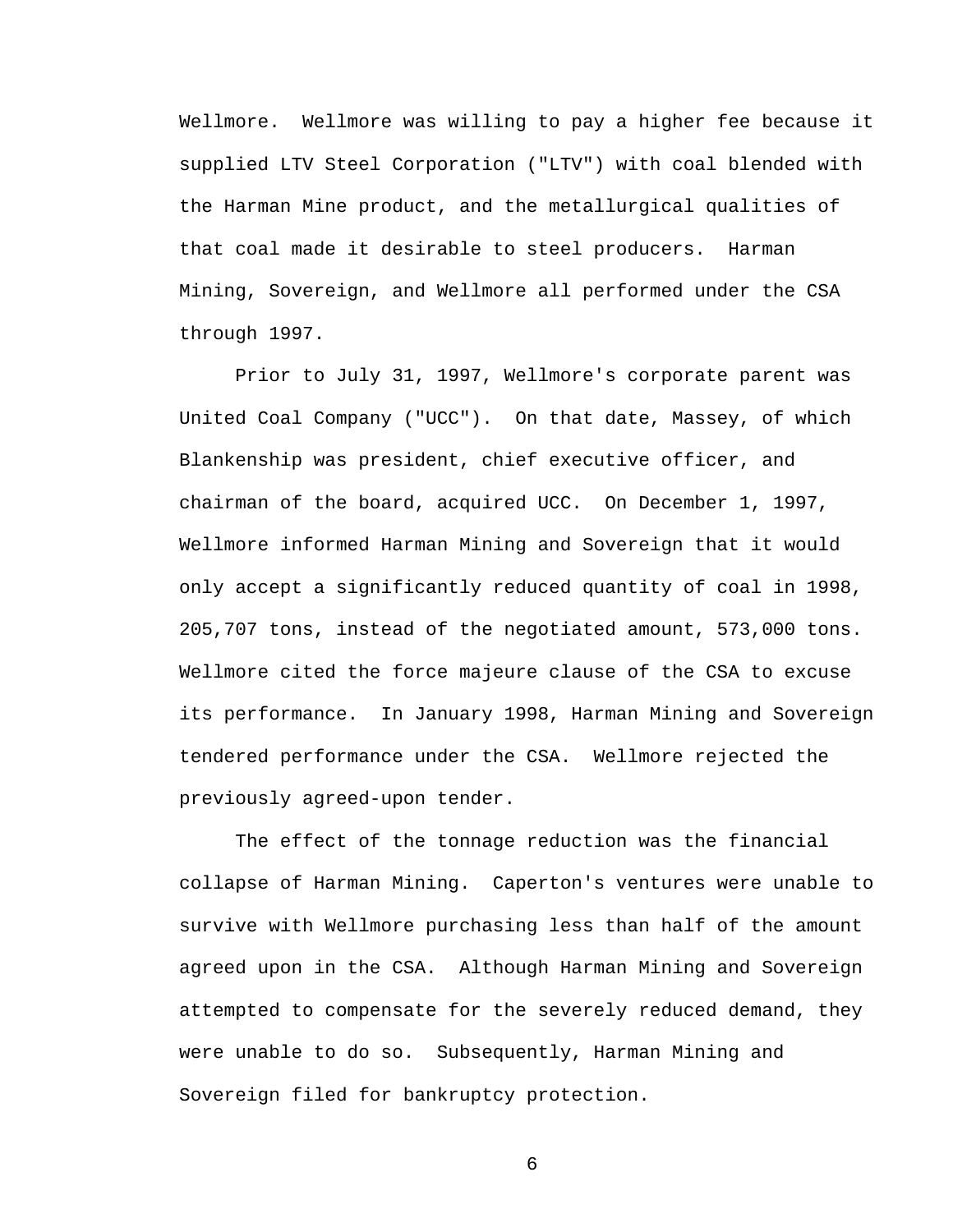#### B. Breach of Contract Suit in Virginia

 On January 6, 2000, Harman Mining and Sovereign filed their first amended motion for judgment against Wellmore, the First Virginia Action, in the Circuit Court of Buchanan County ("circuit court"). The suit alleged that Wellmore breached the CSA as of January 1998 and that Wellmore's stated reason for its refusal to accept the 573,000 ton shipment of coal – force majeure – was without foundation.

 To justify its declaration, Wellmore claimed that LTV determined it no longer was interested in purchasing the Harman Mine/Wellmore coal blend because LTV was shutting down its Pittsburgh processing plant. Harman Mining and Sovereign alleged that Wellmore knew that LTV was not considering the shutdown of its Pittsburgh plant. They also alleged that the actual reason LTV declined to continue business with UCC, Wellmore's parent company, was because Massey, upon purchasing UCC, attempted to sell LTV a different, inferior blend of coal.

 The issues in the First Virginia Action were whether Wellmore refused to purchase the agreed-upon amount of coal, whether there was a force majeure event, and, if so, whether that event prevented Wellmore from supplying coal to LTV. At the conclusion of the liability phase of trial, the jury found that Wellmore breached the CSA. The circuit court limited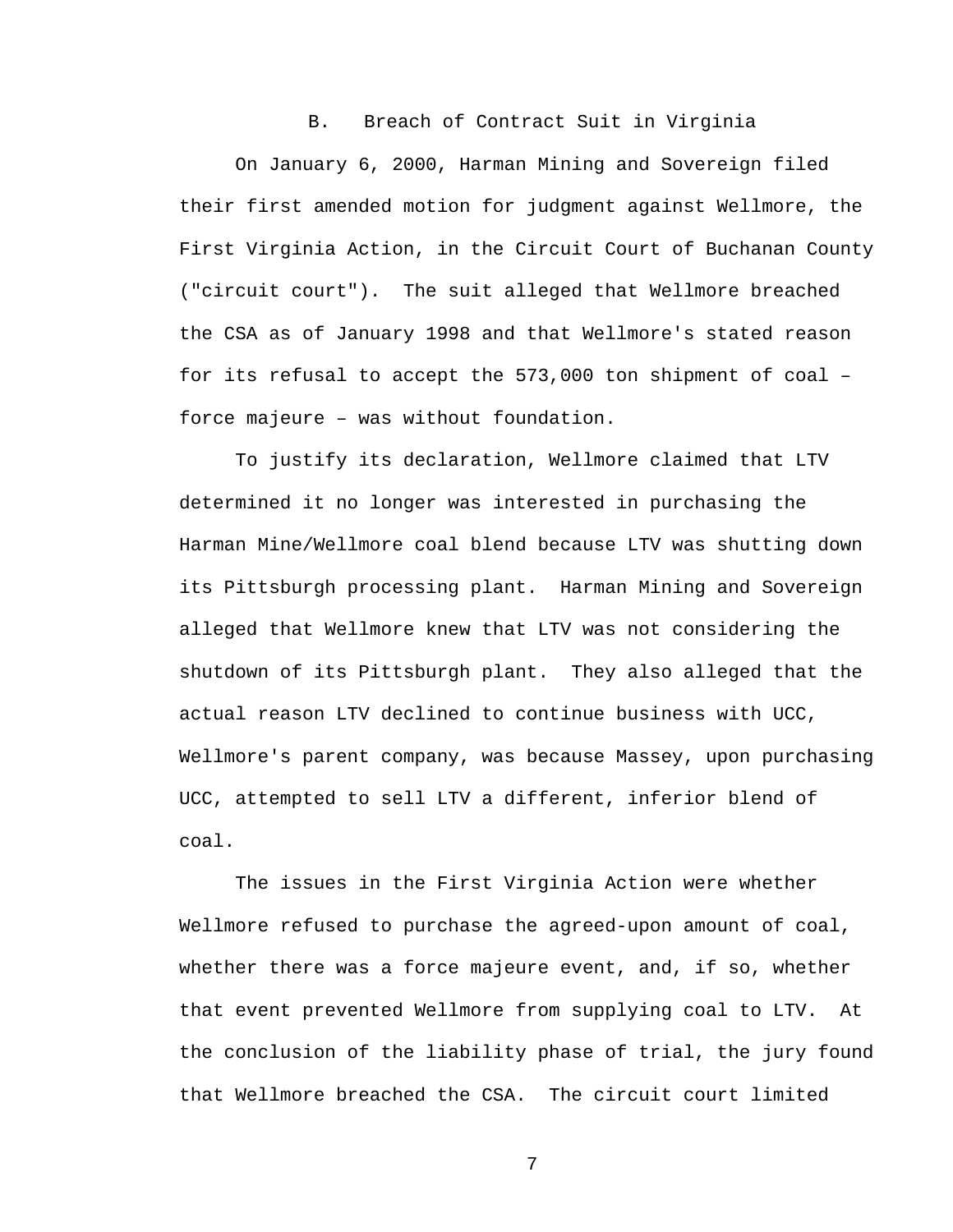Harman Mining and Sovereign to lost profits for 1998. The jury returned a \$6,000,000 verdict in favor of Harman Mining and Sovereign and the circuit court entered judgment on May 7, 2001.

## C. Events of 1997-1998

 Prior to its July 31, 1997 acquisition of UCC, Massey had tried unsuccessfully to sell its West Virginia-mined coal directly to LTV. Caperton IV, 690 S.E.2d at 330. An internal Massey memo, drafted prior to the acquisition of UCC, recognized the risks of attempting this strategy. The Massey memo stated that if Massey ultimately purchased UCC and Wellmore, the relationship between LTV and Wellmore might not continue. This was because LTV had little interest in changing from Harman-sourced coal blends to Massey-sourced coal blends. Id.

 After Massey's acquisition of UCC and Wellmore but before August 5, 1997, Massey, fully appreciating the potential consequences, "provided LTV with firm price quotes for coal mainly from Massey Mines, not Harman coal, and insisted that LTV make Massey its sole-source provider via a long-term coal contract." Id. (internal quotation marks omitted). LTV refused, and ceased buying coal from Wellmore. Id. On August 5, 1997 at Massey's direction, Wellmore for the first time informed Plaintiffs that they should "be aware that LTV Steel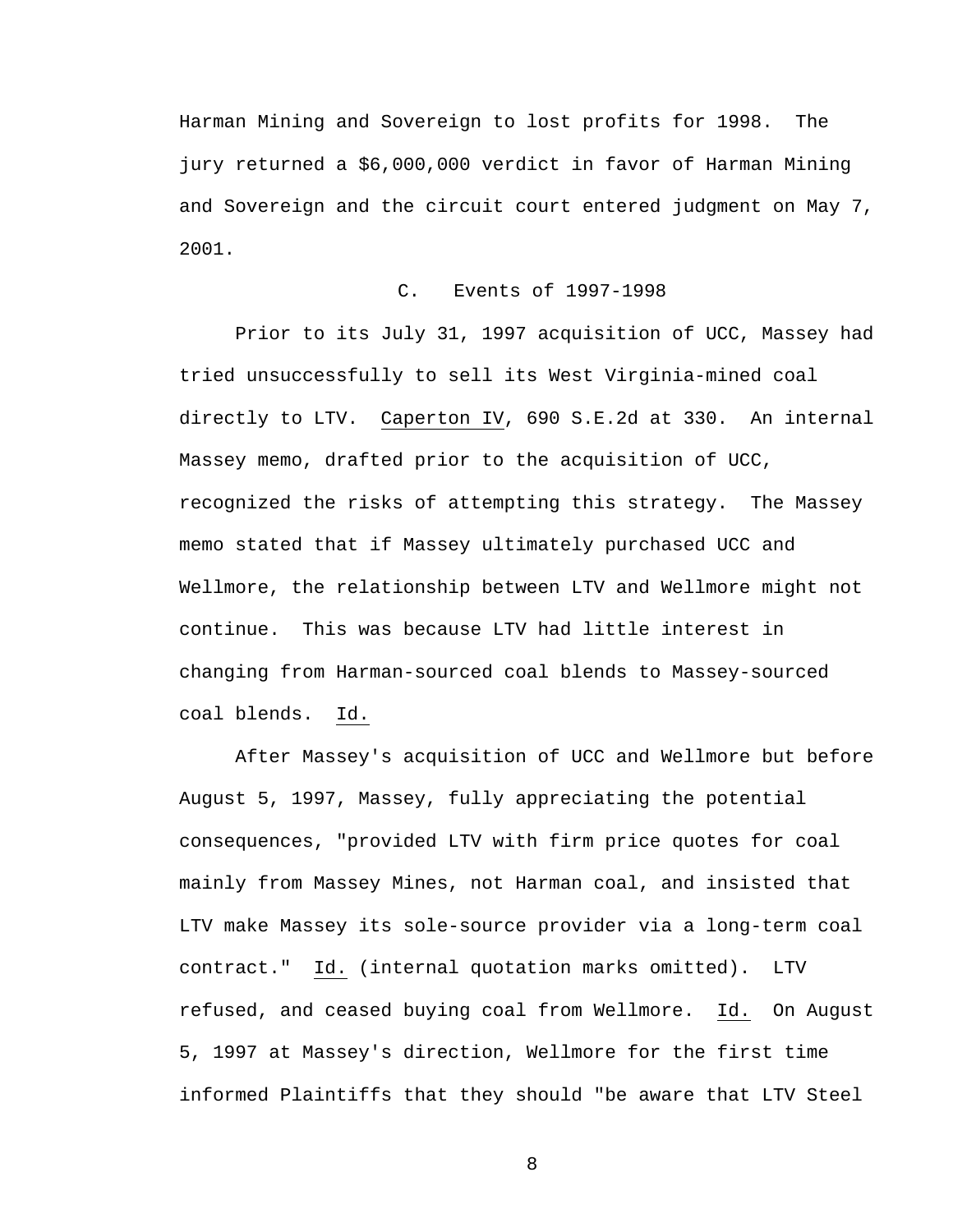has announced plans to close one of its coking operations. Should this occur, Wellmore anticipates reducing the tonnage amount pro rata, in accordance with the force majeure provisions of the Agreement."

 On December 1, 1997, at Massey's direction, Wellmore declared force majeure. Massey was aware that this would put the Harman companies out of business. Id. at 330-31. As the Supreme Court of Appeals of West Virginia noted, prior to the force majeure declaration,

> Massey acknowledged Wellmore was readily able to purchase and sell the Harman coal, but instead chose to have Wellmore declare force majeure based upon a cost benefit analysis Massey performed which indicated that it would increase its profits by doing so. Furthermore, before Massey directed the declaration of force majeure, Massey concealed the fact that the LTV business was lost and Massey delayed Wellmore's termination of Harman's contract until late in the year, knowing it would be virtually impossible for Harman to find alternate buyers for its coal at that point in time. Once Wellmore suddenly stopped purchasing Harman's output, Harman had no ability to stay in business. In the meantime, Massey sold Wellmore.

Id. at 331 (internal quotation marks omitted).

 Between August 5, 1997 and December 1, 1997, Massey engaged in negotiations with Plaintiffs for the purchase of the Harman Mine. Id. at 330. During this period, Plaintiffs shared confidential information with Massey to accurately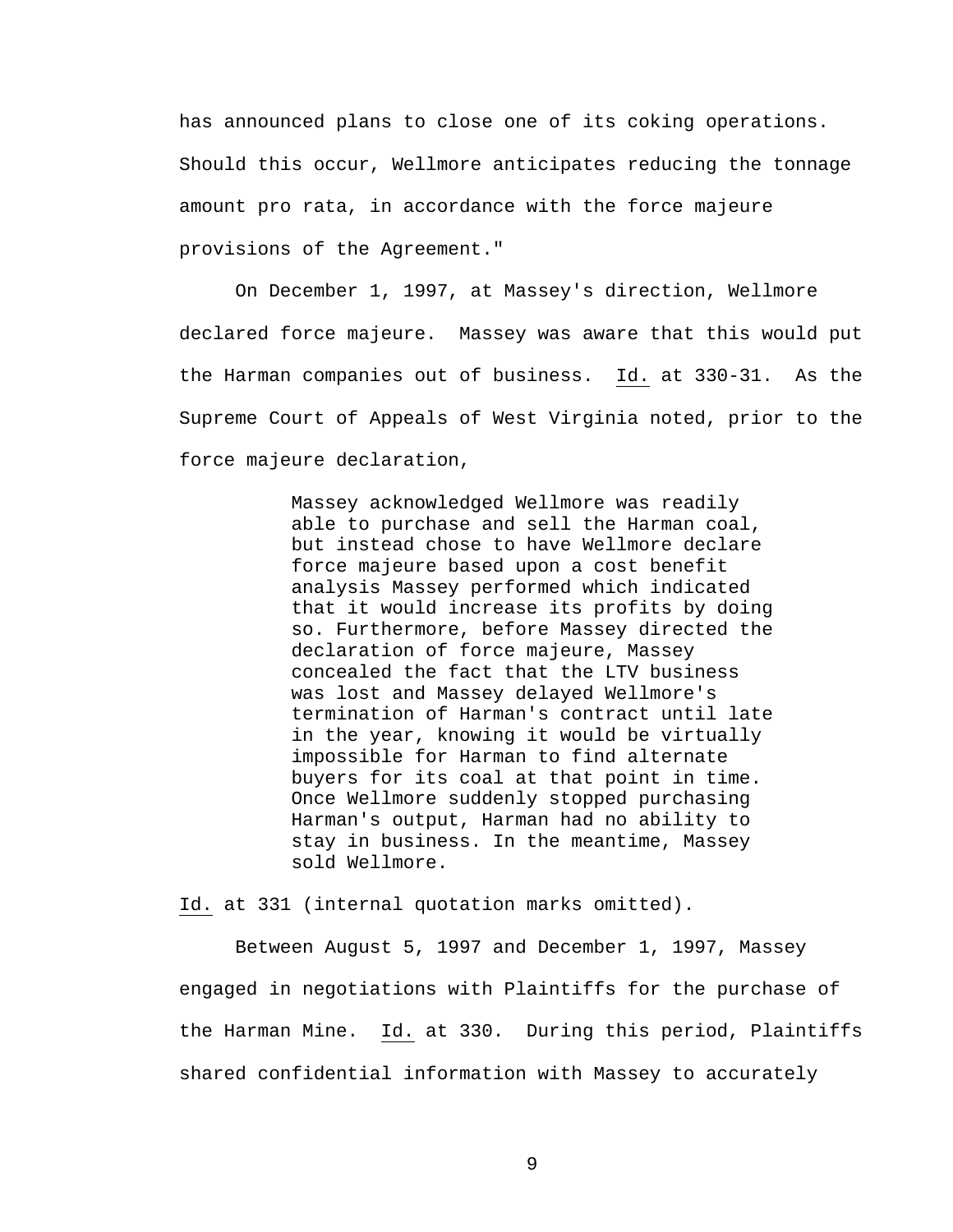reveal the Harman companies' worth. Id. Specifically, Massey learned about Harman Development, Harman Mining, and Sovereign's mining operations, including their desire to acquire and mine the adjacent Pittston reserves, and about Plaintiffs' finances, including Caperton's own personal finances. Id.

After the force majeure declaration,

Massey continued in negotiations with the Harman Companies and Mr. Caperton for Massey's purchase of the Harman Mine, and the parties agreed to close the transaction on January 31, 1998. However, Massey delayed and, as the circuit court found, "ultimately collapsed the transaction in such a manner so as to increase [the Harman Companies'] financial distress." In addition, Massey utilized the confidential information it had obtained from the Harman Companies to take further actions, such as purchasing a narrow band of the Pittston coal reserves surrounding the Harman Mine in order to make the Harman Mine unattractive to others and thereby decrease its value. During the negotiations for the sale of the Harman Mine to Massey, Massey had also learned that Mr. Caperton had personally guaranteed a number of the Harman Companies' obligations. Subsequently, the Harman Companies filed for bankruptcy.

Id. at 331.

 Massey's continuing effort to delay acquiring Harman Development, Harman Mining, and Sovereign continued throughout early 1998. In February 1998, Massey produced a new agreement that was allegedly designed to resolve issues that led to the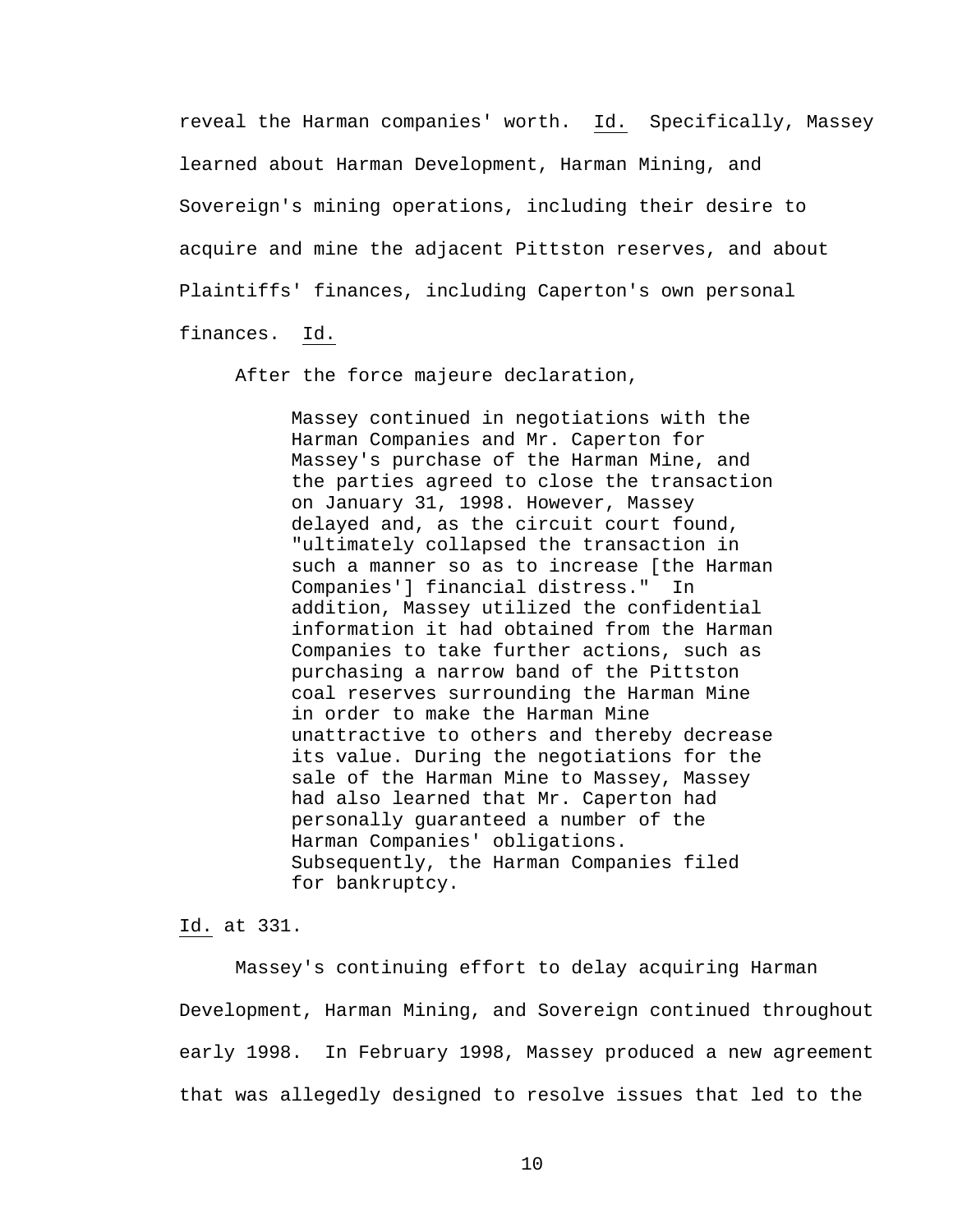January 1998 failure to close. However, Massey never followed through on this offer. The next month, Massey agreed to another closing date, March 13, 1998, which it also did not honor.

 The Supreme Court of Appeals of West Virginia also noted the lower court's finding that "many of the steps Massey took were directed at Mr. Caperton personally." Id. at 331 n.16. Caperton "relied to his detriment on numerous false representations made by Massey," including the closing scheduled to take place on January 31, 1998. Id. Aware of Caperton's personal obligations to entities such as Inspiration Coal, Senstar Financial, Grundy National Bank, and Vision Financial, Massey's continued delay in closing the sale of the Harman companies not only detrimentally affected those companies, but also Caperton individually. Id. In the spring of 1998, Grundy National Bank obtained judgments against Caperton, and Senstar Financial filed suit to enforce Caperton's default on payment obligations for leased mining equipment.

## D. Tort Claims and Proceedings

 On December 10, 1998, Plaintiffs filed their first amended complaint against Massey in the Circuit Court of Boone County, West Virginia (the "West Virginia Action"), detailing Massey's actions as recounted in Section C, supra, and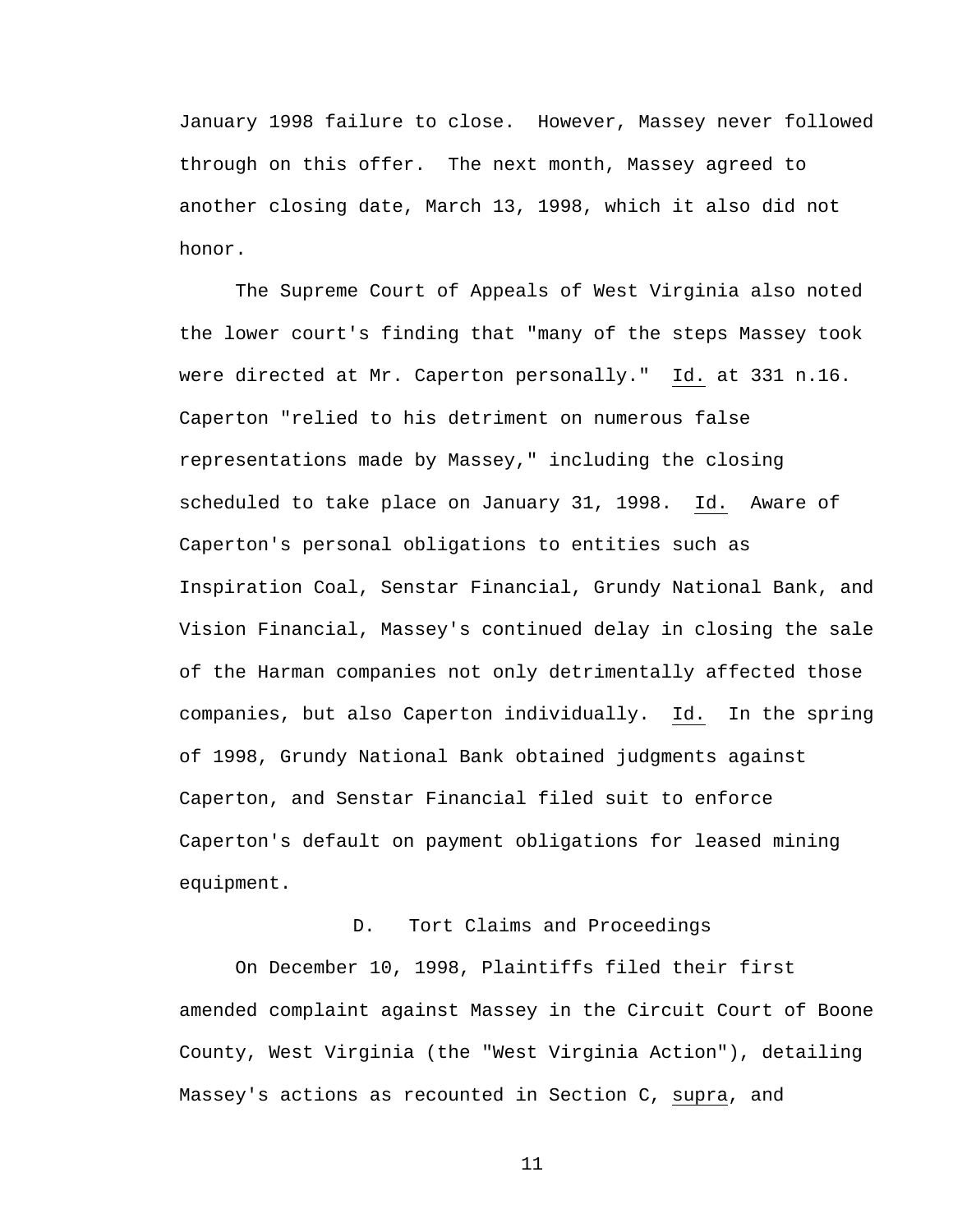alleging tortious interference with existing and prospective contractual relations, fraudulent misrepresentation, civil conspiracy, and negligent misrepresentation. $^1$  $^1$  A jury awarded the Plaintiffs approximately \$50,000,000 in August 2002, which the trial court confirmed.

 A lengthy appellate process ensued. See Caperton III, 556 U.S. at 874-76; see also Caperton IV, 690 S.E.2d at 332- 33; Caperton II, 679 S.E.2d at 223, rev'd and remanded, 556 U.S. at 868; Caperton I, 2007 W. Va. LEXIS 119, at \*1. On review of Plaintiffs' appeal concerning due process violations which resulted from the failure of a justice of the Supreme Court of Appeals of West Virginia to recuse himself, the Supreme Court of the United States characterized the evidence of judicial impropriety before it as "extreme by any measure." Caperton III, 556 U.S. at 887. This conduct took several different forms.

For example, before Massey filed its first appeal with the Supreme Court of Appeals of West Virginia, Blankenship contributed \$3 million to the election campaign fund of an attorney, Brent Benjamin, who sought to replace a sitting justice on the West Virginia high court. Id. at 873. "To provide some perspective, Blankenship's \$3 million in

<span id="page-11-0"></span> <sup>1</sup>  $1$  Plaintiffs also included in their first amended complaint a count for punitive damages.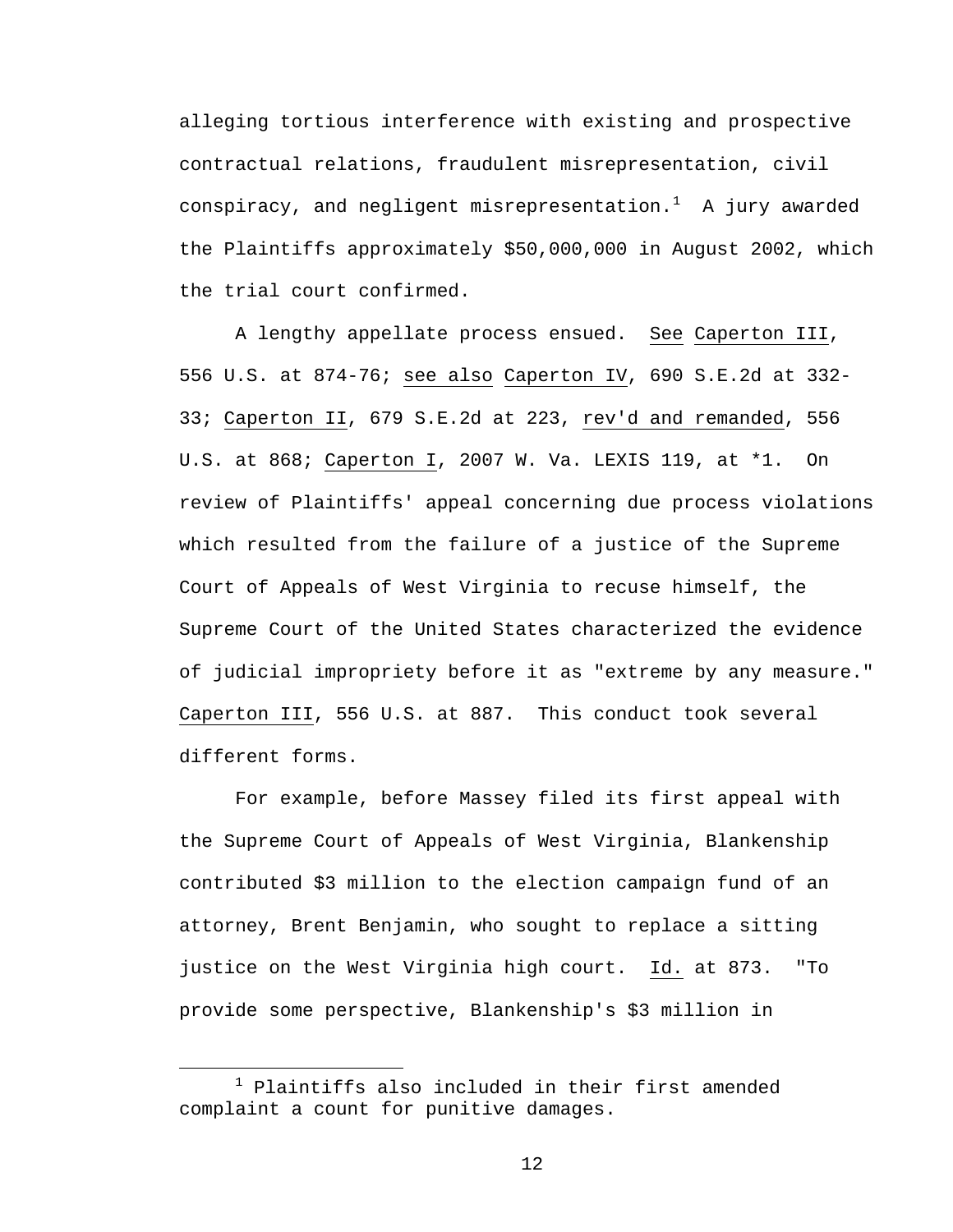contributions were more than the total amount spent by all other Benjamin supporters and three times the amount spent by Benjamin's own committee." Id. Benjamin won election. Id.

After the Supreme Court of Appeals of West Virginia's first reversal of the jury verdict, Plaintiffs sought a rehearing before that court, arguing that three of the five justices who decided the appeal should have recused themselves. Id. at 874. In addition to the campaign contributions detailed above, "[p]hotos had surfaced of Justice Maynard vacationing with Blankenship in the French Riviera while the case was pending." Id. Although two of the three justices disqualified themselves, the third, Justice Benjamin, denied Caperton's recusal motion. Id. at 875. However, the Supreme Court of Appeals of West Virginia granted a rehearing, Caperton II, 679 S.E.2d at 229, and Caperton again moved to disqualify then-acting Chief Justice Benjamin. Caperton III, 556 U.S. at 875. Acting Chief Justice Benjamin declined, and the Supreme Court of Appeals of West Virginia reversed the trial court for a second time in a 3-2 decision. Id. Acting Chief Justice Benjamin joined the majority, and filed his own concurring opinion four months after the decision. Id. at 876. The Supreme Court of the United States granted Caperton's petition for a writ of certiorari. Id.

The Supreme Court of the United States concluded that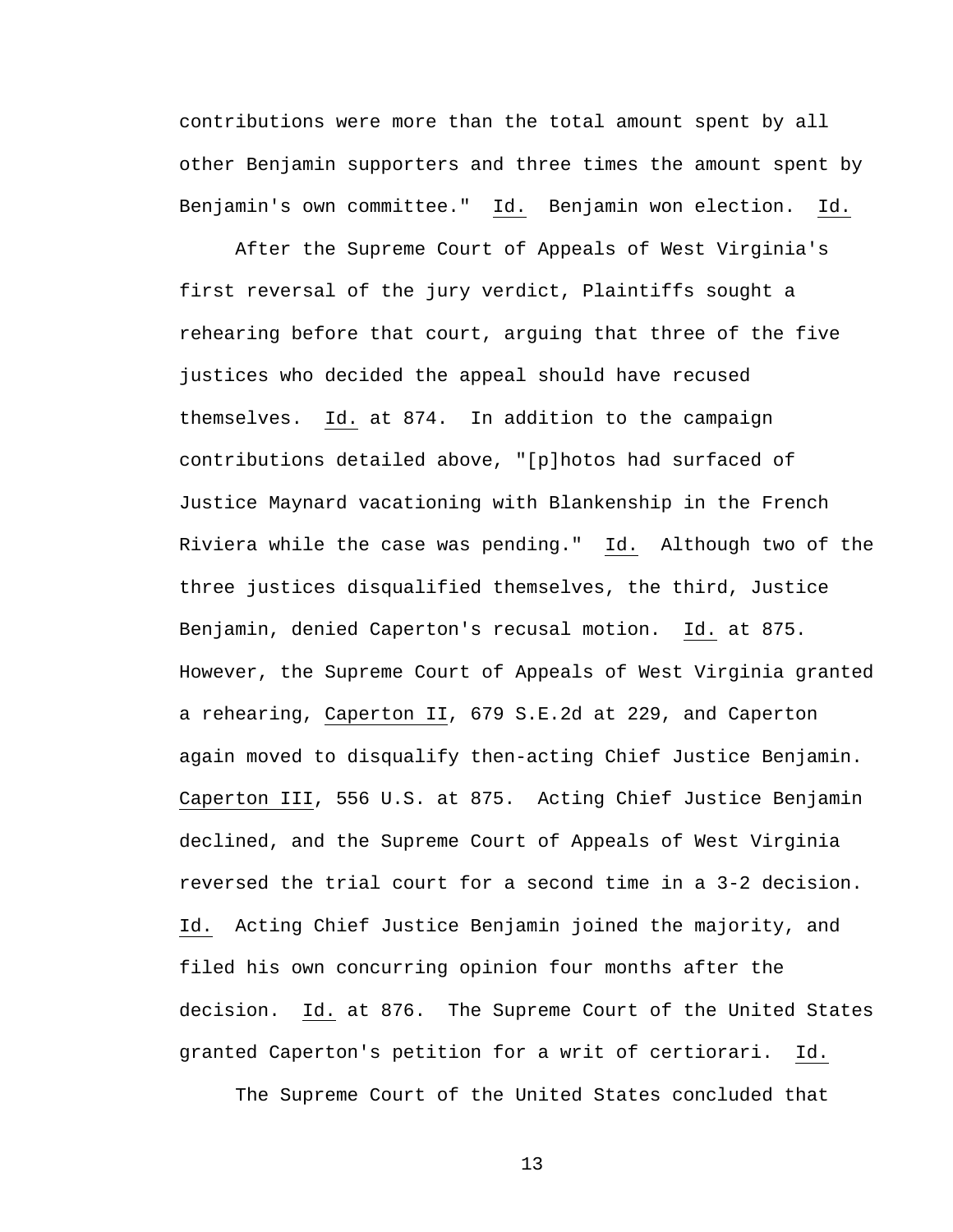Blankenship's campaign contributions—in comparison to the total amount contributed to the campaign, as well as the total amount spent in the election—had a significant and disproportionate influence on the electoral outcome. And the risk that Blankenship's influence engendered actual bias is sufficiently substantial that it "must be forbidden if the guarantee of due process is to be adequately implemented."

Id. at 885 (quoting Withrow v. Larkin, 421 U.S. 35, 47 (1975)).

 After all of the litigation and "bouncing" back and forth from the West Virginia trial court to the Supreme Court of Appeals of West Virginia and even the Supreme Court of the United States, the Supreme Court of Appeals of West Virginia ultimately dismissed the case, because it held that a forumselection clause in the CSA required that Plaintiffs bring their tort claims in Virginia. Caperton IV, 690 S.E.2d at 354, 357.

 On November 9, 2010, Plaintiffs filed a complaint in the Circuit Court of Buchanan County against Massey, the Second Virginia Action, alleging tortious interference with existing and prospective contractual and business relations, fraudulent misrepresentation/deceit/concealment, and seeking punitive damages. In response, Massey filed a plea of res judicata and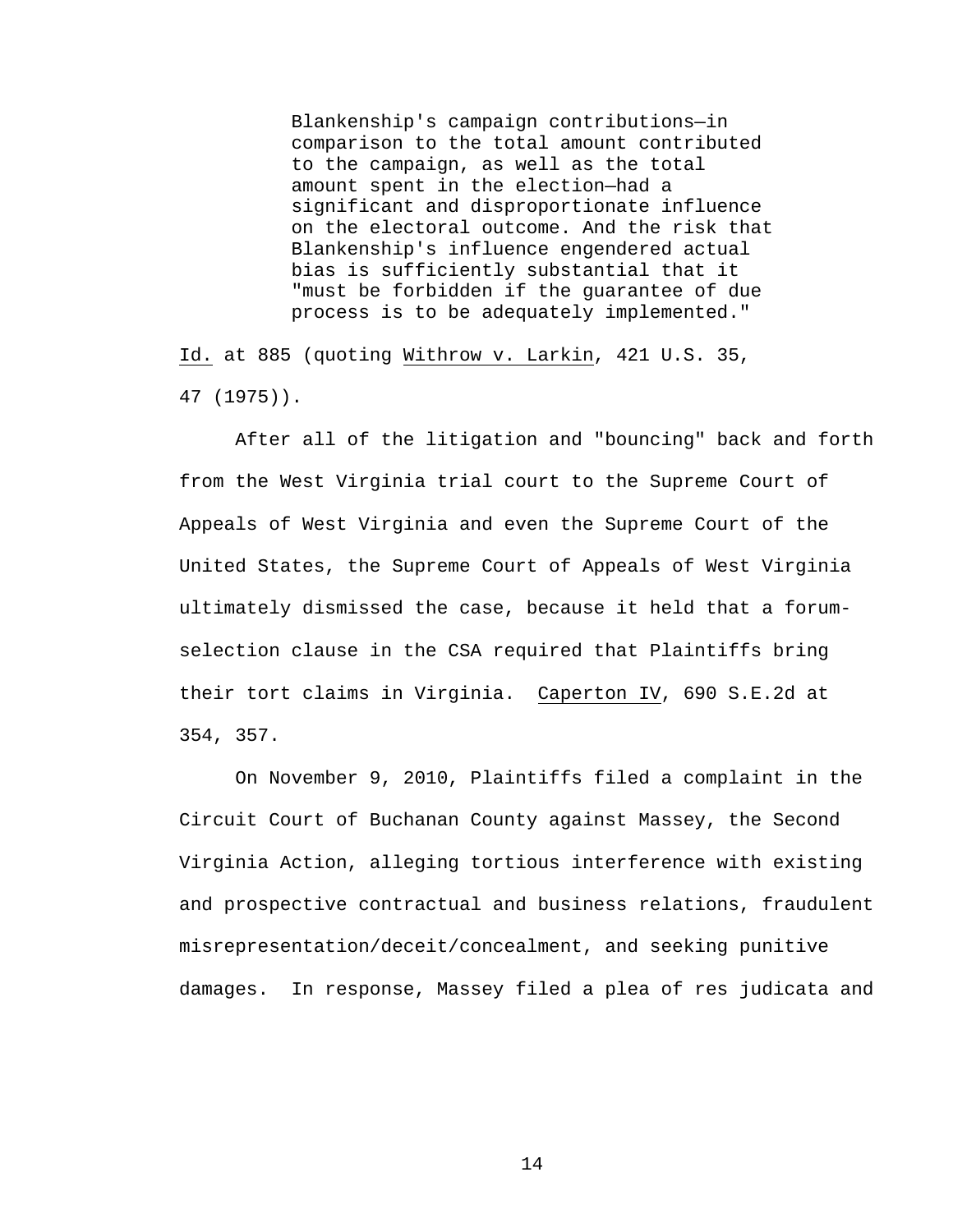the statute of limitations. $^2$  $^2$  Massey alleged that because all of Plaintiffs' claims arose out of Wellmore's declaration of force majeure, Plaintiffs "could have brought their tort and contract claims together in the First Virginia Action but chose not to do so." The circuit court agreed with Massey and sustained its plea.

 Plaintiffs timely filed their notice and petition for appeal. We awarded them an appeal on the following assignments of error:

- 1. The Circuit Court erred in ruling that if a claim "could have been litigated" in a proceeding, it is barred by res judicata – irrespective of whether it was based on the "same evidence" used to prove, or arose from the "same transaction" as, the previously litigated claims.
- 2. The Circuit Court erred in ruling that the "same transaction" test rather than the "same evidence" test governs whether Plaintiffs' tort claims are identical to the contract claim in the First Virginia Action, in disregard of due process and fundamental fairness.
- 3. The Circuit Court erred in ruling that, under either the "same transaction" test or the "same evidence"

<span id="page-14-0"></span> $\overline{\phantom{a}}$  2  $2$  The plea of the statute of limitations remains unresolved. It is not before this Court on appeal.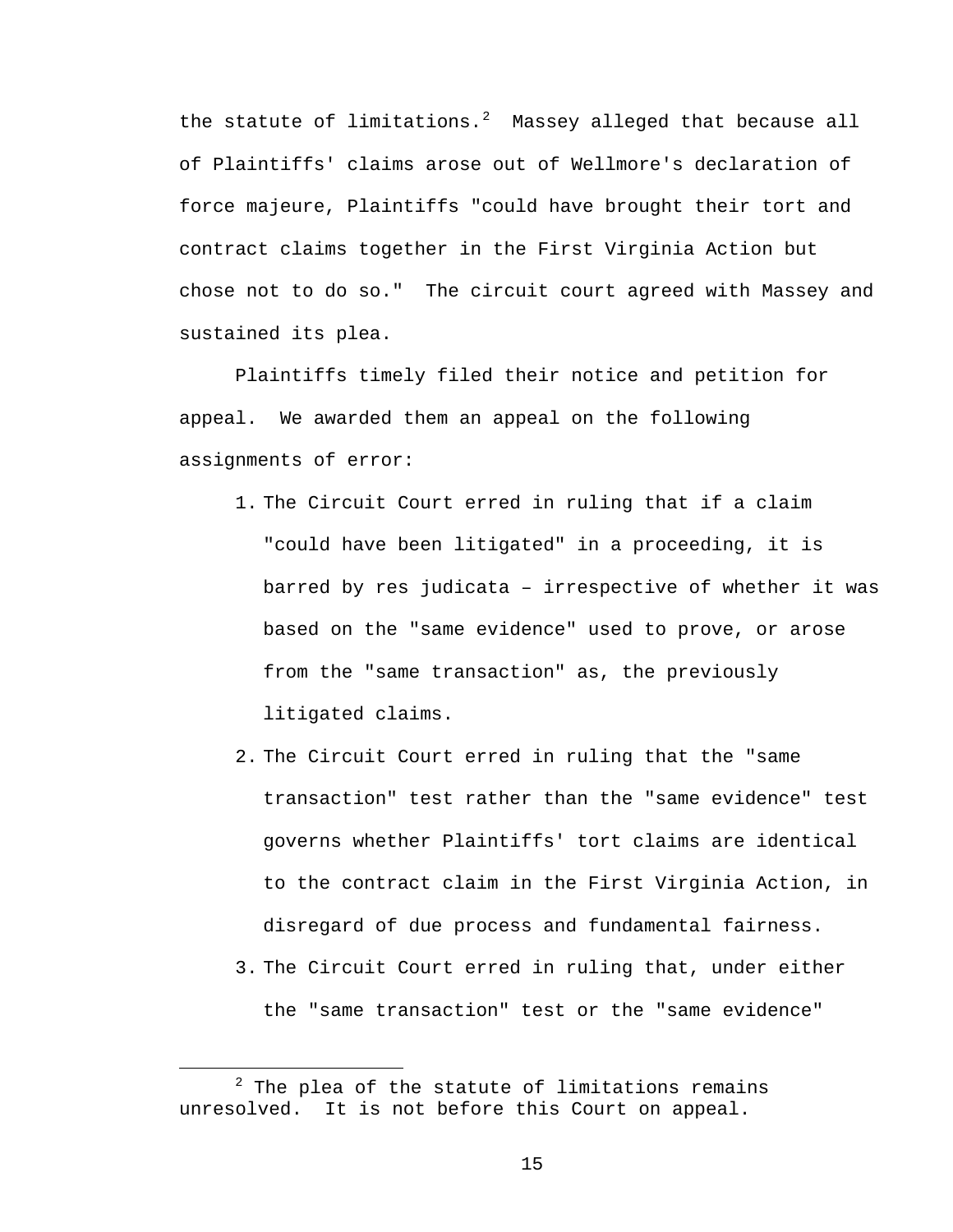test, Plaintiffs' tort claims against Massey are identical to the contract claim against Wellmore in the First Virginia Action.

- 4. The Circuit Court erred in ruling that Caperton and Harman Development are in privity with the plaintiffs in the First Virginia Action because of their controlling ownership of those plaintiffs.
- 5. The Circuit Court violated the due process clauses of the Virginia and U.S. Constitutions by interpreting Virginia res judicata law, as it existed between 1998 and 2001, in a way inconsistent with and not supported by this Court's precedents at that time, and applying that interpretation retroactively so as to deprive Plaintiffs of their constitutionally protected tort claims and any remedies for those claims.

### II. Analysis

## A. Standard of Review

 Whether Plaintiffs' Second Virginia Action is precluded by res judicata is a question of law that we review de novo. Westgate at Williamsburg Condo. Ass'n v. Philip Richardson Co., 270 Va. 566, 574, 621 S.E.2d 114, 118 (2005). "[T]he one asserting the defense of res judicata-bar . . . must show by a preponderance of the evidence that the claim or issue should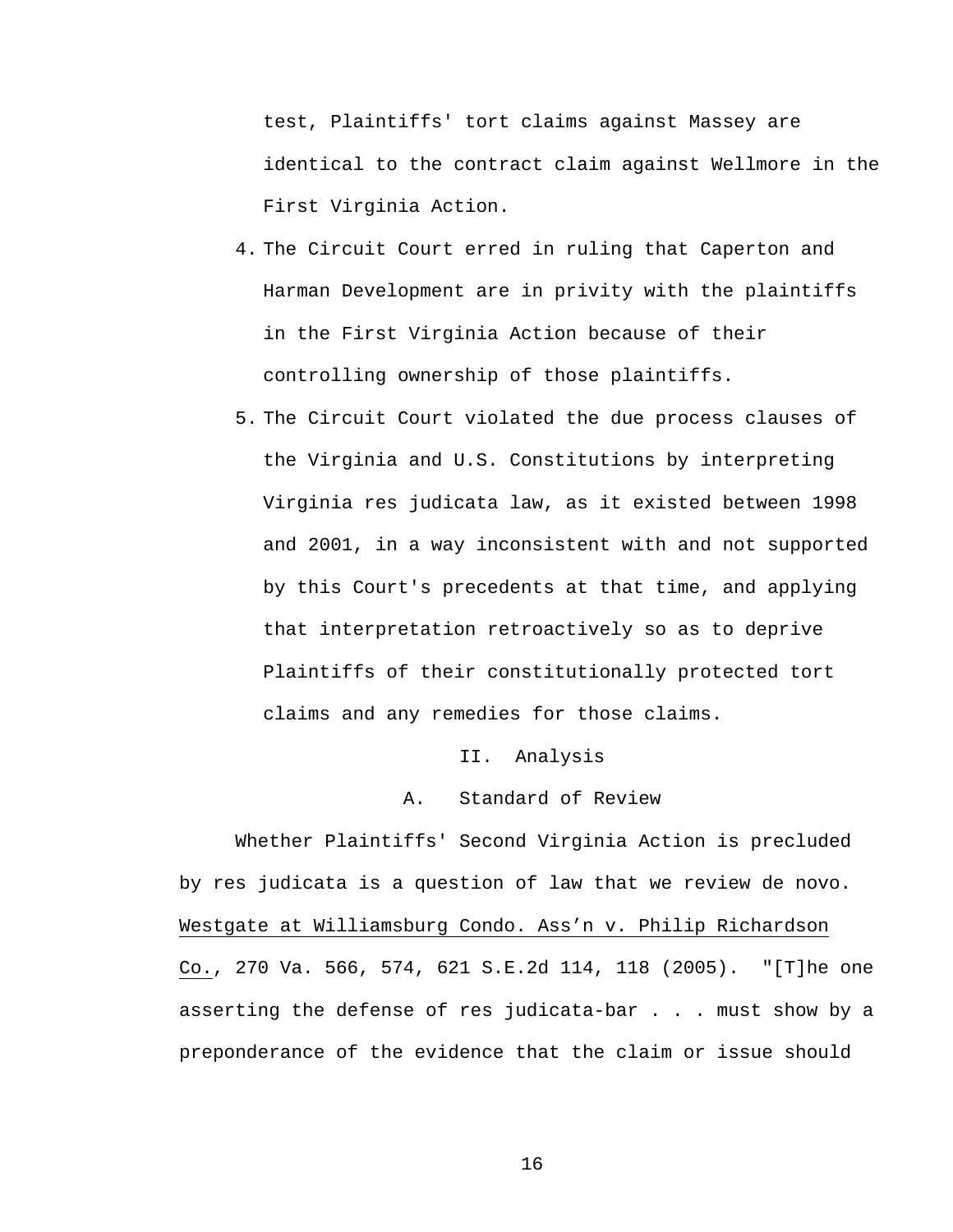be precluded by the prior judgment." Bates v. Devers, 214 Va. 667, 671, 202 S.E.2d 917, 921 (1974).

B. Proceedings in the Circuit Court

 On December 14, 2011, the circuit court concluded that "[h]aving found that all four elements of res judicata exist, the Court sustains the Defendant's Plea of Res Judicata based upon the First Virginia Action." The circuit court, relying on Weinberger v. Tucker, 510 F.3d 486, 492 (4th Cir. 2007), held that privity existed between the plaintiffs in the First and Second Virginia Actions, because "[i]n Virginia, a controlling shareholder and a parent corporation have an identity of interest with the corporation the shareholder controls such that the two are in privity for the purposes of res judicata." The court also held that the identity of the persons for and against the claim and the identity of remedies sought was the same between both actions.

 The circuit court also considered whether the identity of the cause of action between the First and Second Virginia Actions was the same. At the time of the First Virginia Action, the circuit court concluded, "Virginia applied the transactional approach followed by Bates and its progeny for the purpose of determining identity between two causes of action. Under the transactional approach, it is patent that there is identity between the cause of action in the instant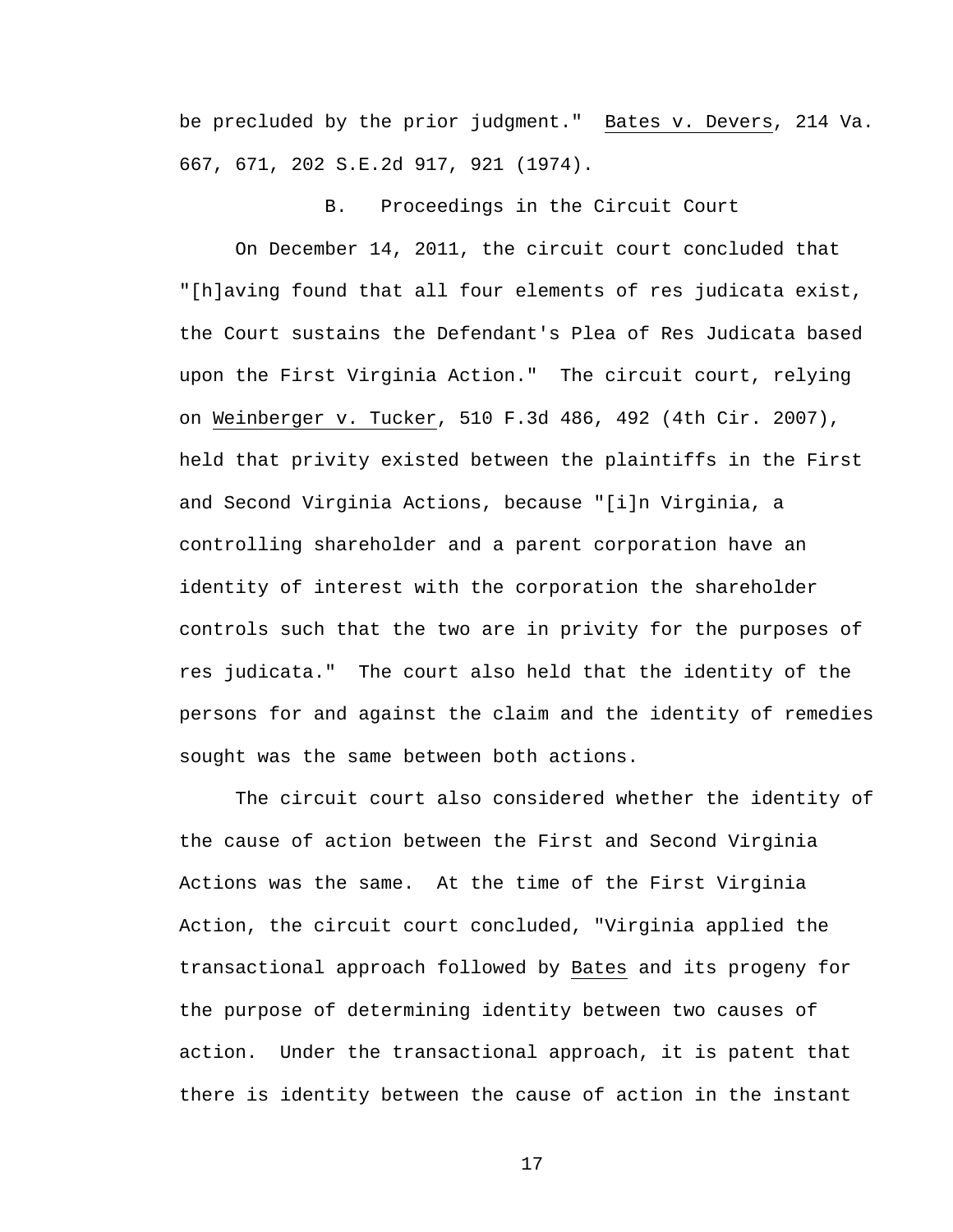matter and the First Virginia Action." The circuit court further stated that

> [t]he facts giving rise to the breach of contract in the First Virginia Action and the facts giving rise to the tort claims in the instant action are related in time, space, origin, and motivation  $\ldots$  . it is clear to this Court that Wellmore's declaration of force majeure was the paramount event leading to the breach of contract in the First Virginia Action. It is equally clear that Wellmore's declaration of force majeure is the paramount event for the tort claims asserted in the instant action.

Because the court found that all four elements of res judicata existed, Massey's plea was sustained. On March 21, 2012, the court entered its final order.

C. The Law of Res Judicata in Virginia before Rule 1:6

 Both parties agree that the law of res judicata as it existed in 1998, the time of the First Virginia Action, governs this Court's analysis. Prior to the adoption of Rule 1:6, the law of res judicata in Virginia consisted of four elements. Smith v. Ware, 244 Va. 374, 376, 421 S.E.2d 444, 445 (1992). For res judicata to bar subsequent proceedings, a defendant must show "'(1) identity of the remedies sought; (2) identity of the cause of action; (3) identity of the parties; and (4) identity of the quality of the persons for or against whom the claim is made.'" Id. (quoting Wright v. Castles, 232 Va. 218, 222, 349 S.E.2d 125, 128 (1986)).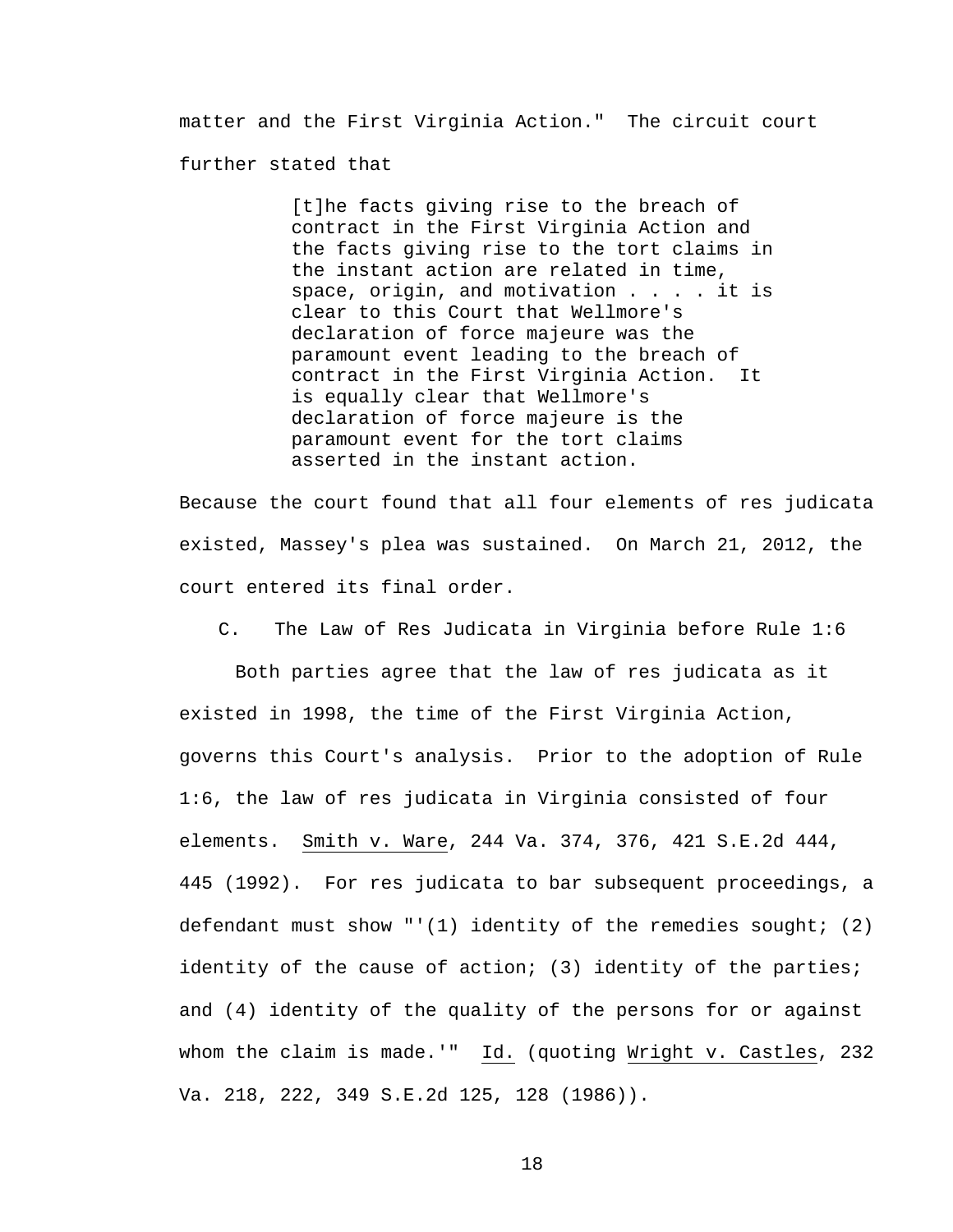In Davis v. Marshall Homes, Inc., 265 Va. 159, 165, 576 S.E.2d 504, 506 (2003), a majority of the Court held that a circuit court erred in concluding that res judicata barred the plaintiff from bringing a cause of action for breach of contract. The majority explained that identity of the causes of action was lacking between the plaintiff's two suits because

> [i]n her fraud action, plaintiff would have had to present evidence of the deed of trust notes and defendants' failure to satisfy those notes to show that she was damaged as a result of the misrepresentations. However, this evidence does not satisfy the remaining elements that plaintiff would have had to prove to establish a prima facie case of actual fraud by clear and convincing evidence. The mere fact that some evidence relevant in plaintiff's action for fraud may be relevant to prove her distinct and separate contract claim for nonpayment of the deed of trust notes does not, for purposes of res judicata, mean that plaintiff only has one cause of action.

Id. at 166, 576 S.E.2d at 507.

 In Davis, a majority of this Court stated that our jurisprudence had previously settled any tension between the "same evidence" test and the "same transaction" test when it stated that

> just one year after this Court decided Allstar [Towing, Inc. v. City of Alexandria, 231 Va. 421, 344 S.E.2d 903 (1986)], we implicitly rejected the transactional analysis test in Brown v.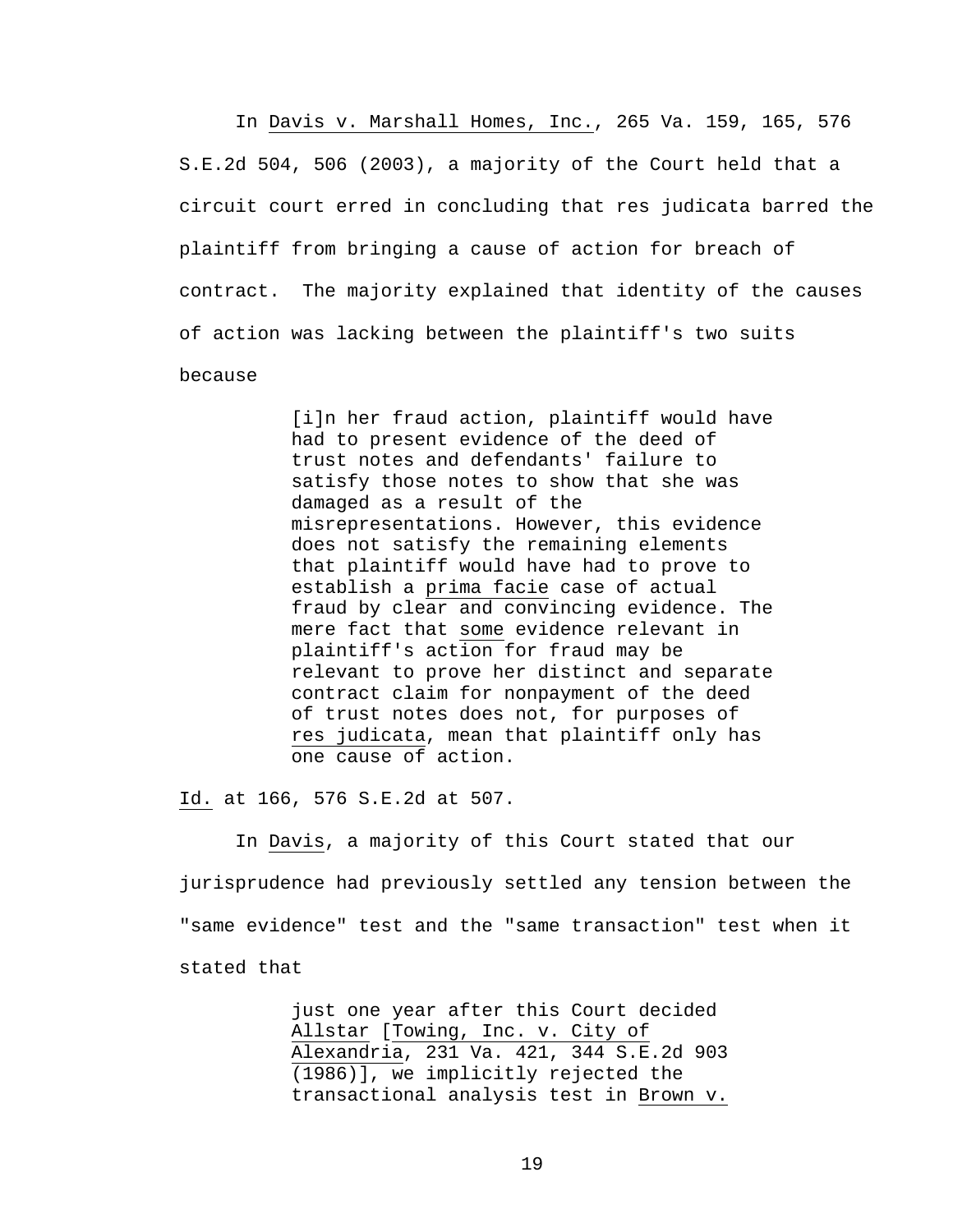Haley, [233 Va. 210, 355 S.E.2d 563 (1987)], when we stated that "[t]he test to determine whether claims are part of a single cause of action is whether the same evidence is necessary to prove each claim." 233 Va. at 216, 355 S.E.2d at 567. Therefore, in accordance with our precedent, we explicitly reject the application of the transactional analysis test when deciding whether a claim is barred by res judicata.

Id. at 171, 576 S.E.2d at 510 (emphasis added) (citing State Water Control Bd. v. Smithfield Foods, Inc., 261 Va. 209, 214, 542 S.E.2d 766, 769 (2001); Ware, 244 Va. at 376, 421 S.E.2d at 445; Flora, Flora & Montague, Inc. v. Saunders, 235 Va. 306, 310-11, 367 S.E.2d 493, 495 (1988); Haley, 233 Va. at 216, 355 S.E.2d at 567). Three Justices dissented. Davis, 265 Va. at 172, 576 S.E.2d at 511 (Kinser, J., dissenting); Id. at 185, 576 S.E.2d at 518 (Lemons, J., dissenting).

The majority in Davis also stated that

[i]n the present case, just as in Haley, the doctrine of res judicata is simply not applicable. The facts necessary to prove plaintiff's action for actual fraud are different from the facts she must prove for her action based upon nonpayment of the deed of trust notes. In the present appeal, as in Haley, there is "no identity of facts necessary to prove each claim."

Id. at 168, 576 S.E.2d at 508 (quoting Haley, 233 Va. at 217, 355 S.E.2d at 568). The Davis opinion remained the law of the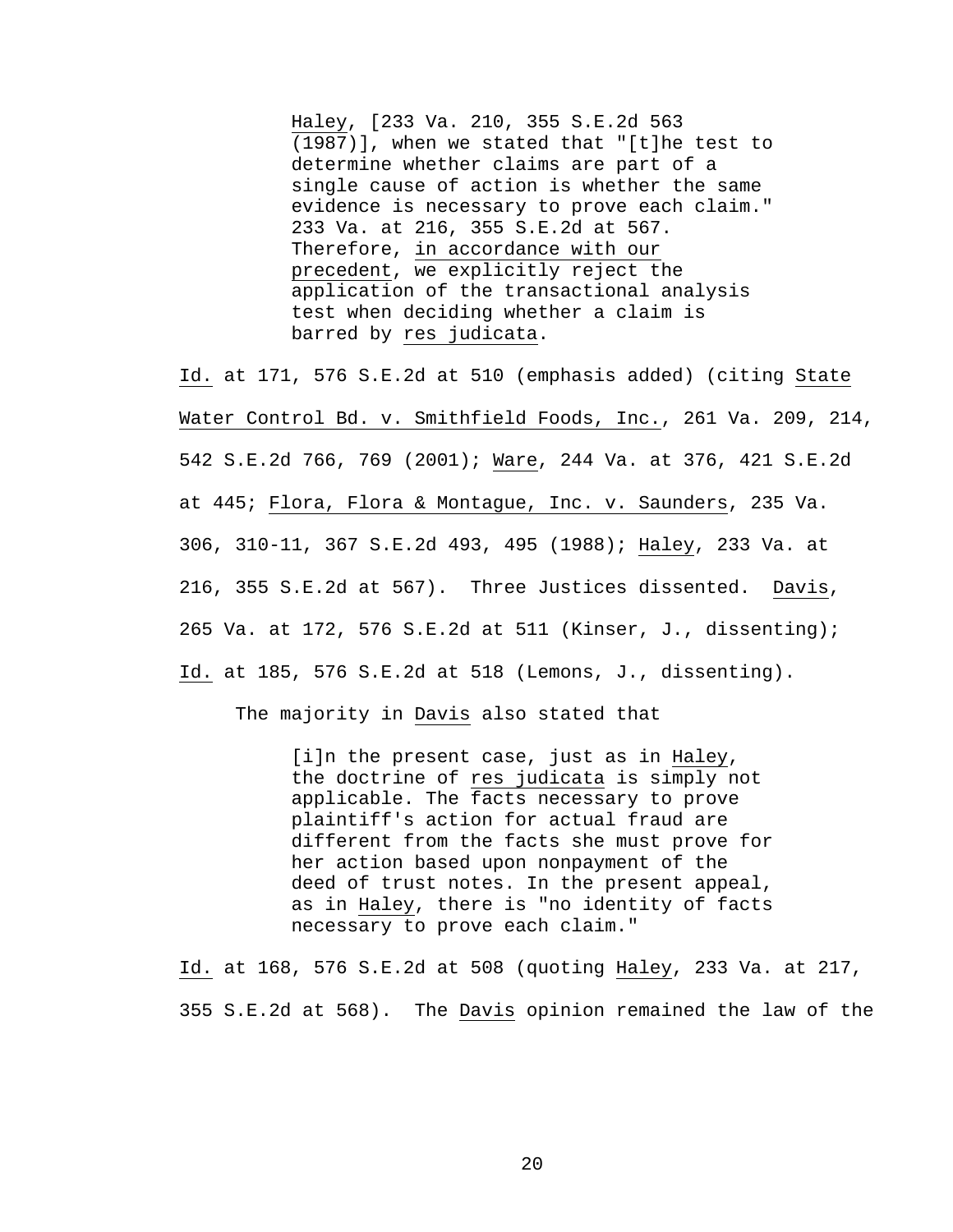Commonwealth until our adoption of Rule  $1\mathord{\cdot} 6.\mathord{^3}$  $1\mathord{\cdot} 6.\mathord{^3}$  $1\mathord{\cdot} 6.\mathord{^3}$  It is apparent that at the time of Plaintiffs' suit, the same evidence test applied to determine whether identity of cause of action existed. See Jones v. Morris Plan Bank, 168 Va. 284, 291, 191 S.E. 608, 610 (1937) ("If the same evidence will support both actions there is but one cause of action.").

D. Does the Same Evidence Test Bar Plaintiffs' Second Virginia Action?

 The evidence from the Second Virginia Action was different from the proof necessary to support the claims in the First Virginia Action. Specifically, the First Virginia Action was based on breach of the CSA, where Harman Mining and Sovereign were required to show that: (1) The CSA legally

<span id="page-20-0"></span> $\overline{\phantom{a}}$  3  $3$  Rule 1:6 states in relevant part:

<sup>(</sup>a) Definition of Cause of Action. – A party whose claim for relief arising from identified conduct, a transaction, or an occurrence, is decided on the merits by a final judgment, shall be forever barred from prosecuting any second or subsequent civil action against the same opposing party or parties on any claim or cause of action that arises from that same conduct, transaction or occurrence, whether or not the legal theory or rights asserted in the second or subsequent action were raised in the prior lawsuit, and regardless of the legal elements or the evidence upon which any claims in the prior proceeding depended, or the particular remedies sought. A claim for relief pursuant to this rule includes those set forth in a complaint, counterclaim, cross-claim or third-party pleading.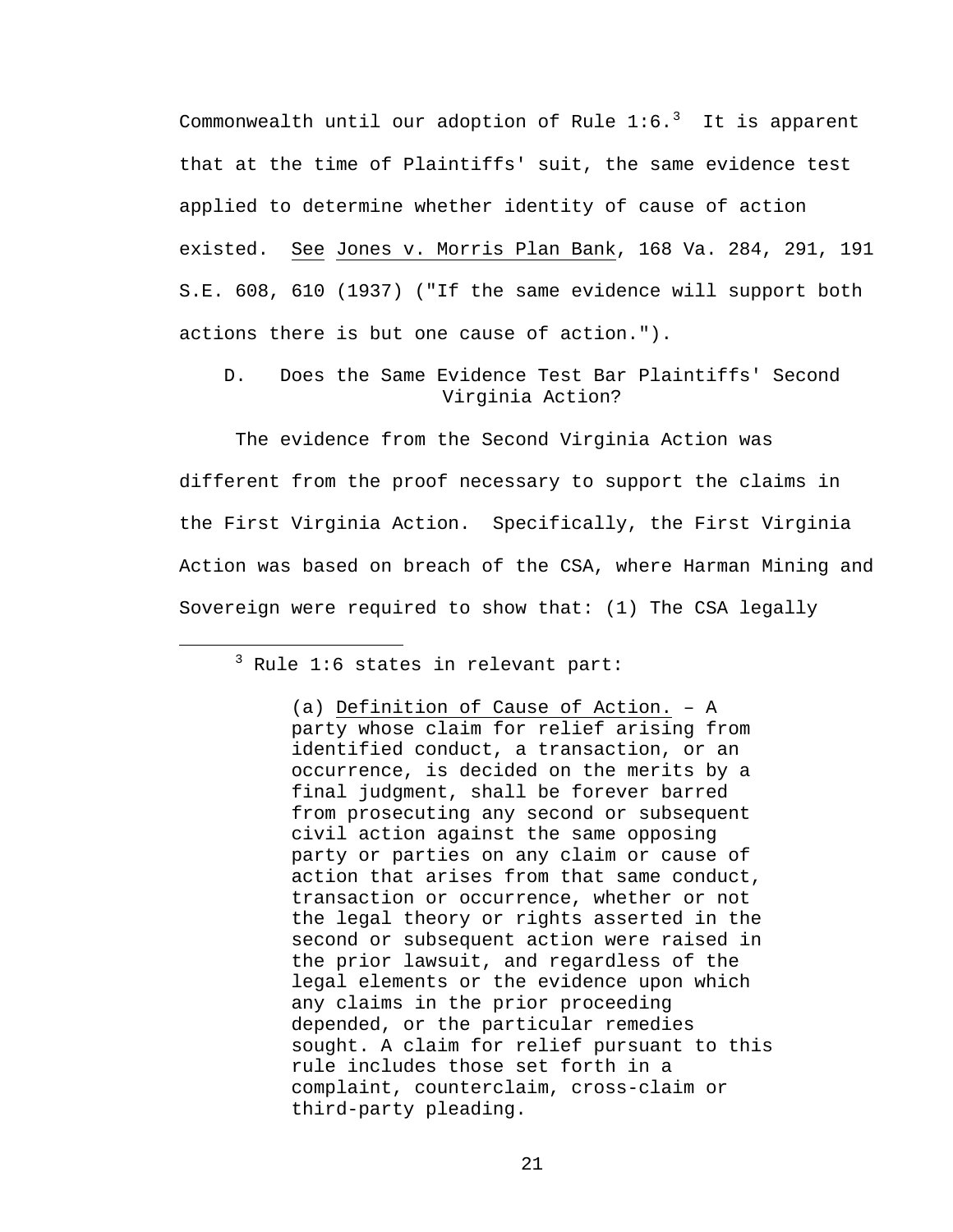obligated Wellmore to purchase a defined amount of coal; (2) Wellmore violated that obligation; and (3) Wellmore's breach caused damage to Harman Mining and Sovereign. See Sunrise Continuing Care, LLC v. Wright, 277 Va. 148, 154, 671 S.E.2d 132, 135 (2009) (stating the elements of a breach of contract action).

 Harman Mining and Sovereign were limited in their introduction of evidence to establishing these elements, and their proof primarily focused on whether Wellmore suffered a force majeure event. Additionally, the circuit court in the First Virginia Action limited evidence on damages to Harman Mining and Sovereign's lost profits for 1998. During the damages phase of trial, Wellmore itself characterized the First Virginia Action as concerning

> only the issue of any damages Wellmore caused [Harman Mining and Sovereign] as a result of the jury's determination that Wellmore wrongfully refused to accept 573,000 tons of coal from Harman [Mining and Sovereign] in 1998. Evidence on any other subject has no relevance to the issue to be decided by the jury.

 In contrast, Plaintiffs are required to introduce different evidence to support their claims of tortious interference with existing and prospective business and contractual relations, fraudulent misrepresentation, deceit,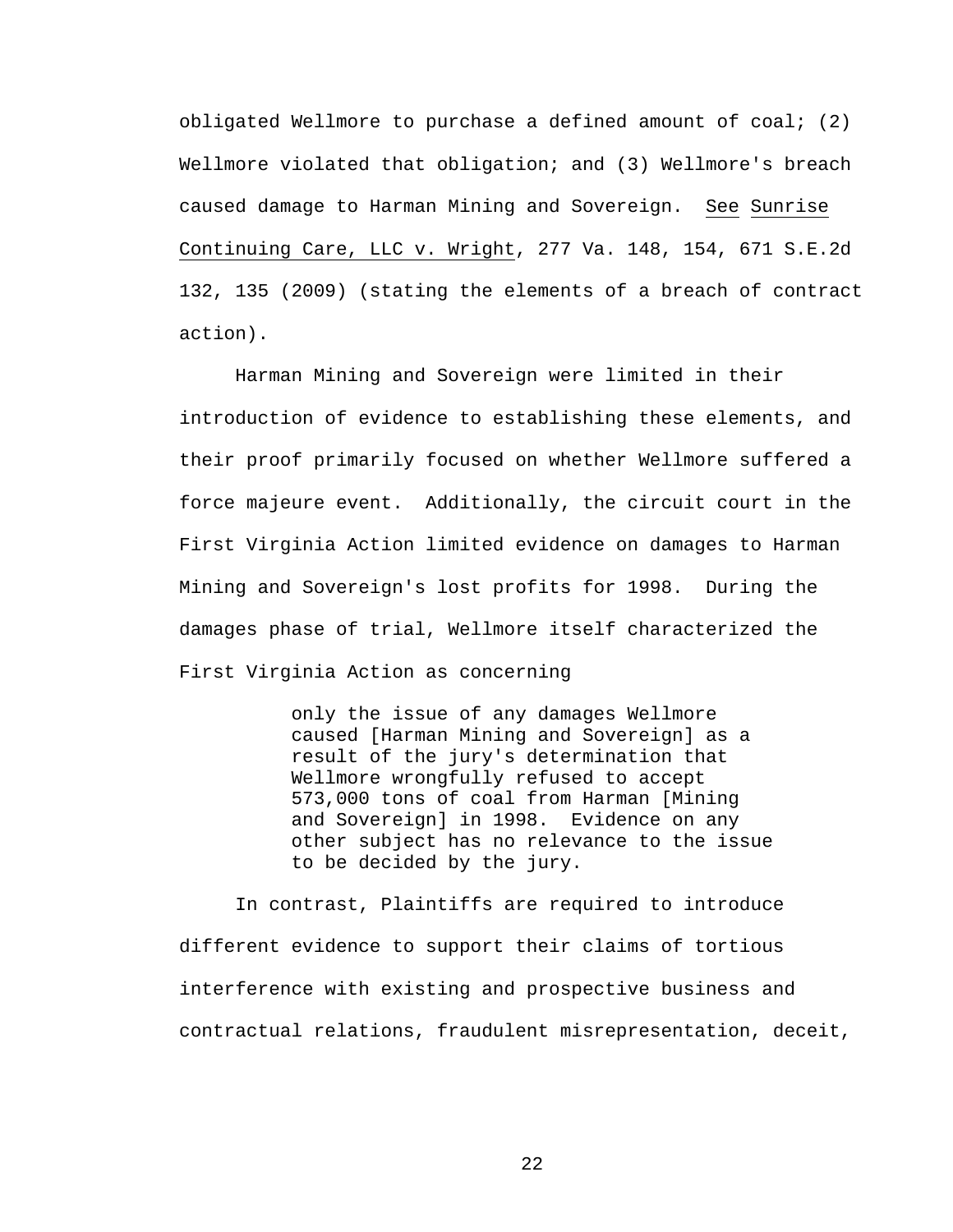and concealment. A review of the elements of their claims makes this abundantly clear.

For example,

[t]o establish a claim for tortious interference with a business or contract expectancy, [the plaintiff is] required to show that (1) it had a contract expectancy; (2) [the defendant] knew of the expectancy; (3) [the defendant] intentionally interfered with the expectancy; (4) [the defendant] used improper means or methods to interfere with the expectancy; and (5) [the plaintiff] suffered a loss as a result of [the defendant's] disruption of the contract expectancy.

Preferred Sys. Solutions, Inc. v. GP Consulting, LLC, 284 Va. 382, 403-04, 732 S.E.2d 676, 688 (2012) (citing Maximus, Inc. v. Lockheed Info. Mgmt. Sys. Co., 254 Va. 408, 413, 493 S.E.2d 375, 378 (1997)). Harman Mining and Sovereign's breach of contract action shares no elements with Plaintiffs' claim of tortious interference with a business or contract expectancy. The evidence required to sustain each action is therefore different. See Worrie v. Boze, 198 Va. 533, 539-40, 95 S.E.2d 192, 197-98 (1958) (holding that separate causes of action existed because "[a]n essential element in the [current] case" was "absent in the first").

 Additionally, fraudulent misrepresentation requires that a plaintiff show a "false representation of a material fact; made intentionally, in the case of actual fraud, or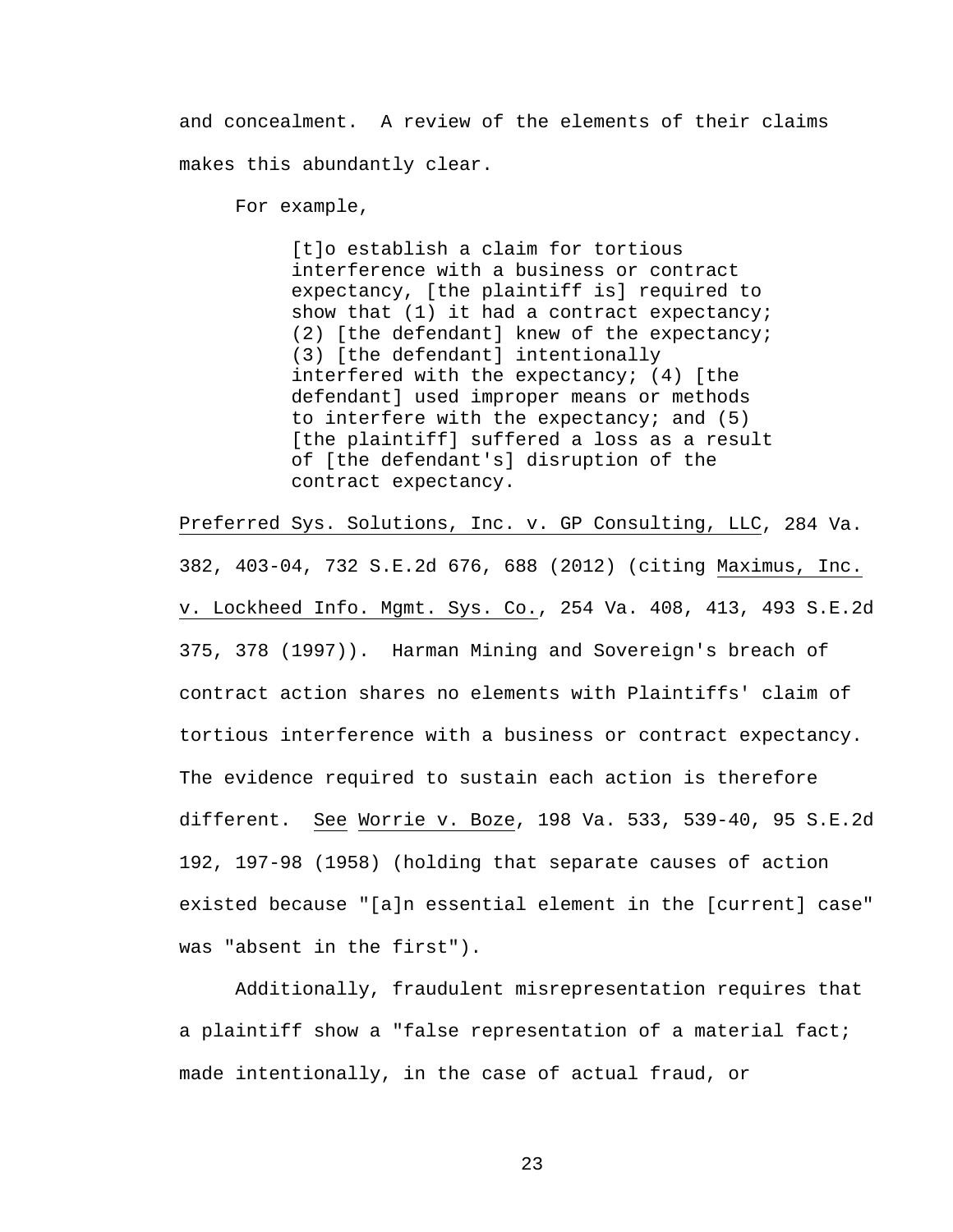negligently, in the case of constructive fraud; reliance on that false representation to their detriment; and resulting damage." Klaiber v. Freemason Assocs., Inc., 266 Va. 478, 485, 587 S.E.2d 555, 558 (2003) (citing Evaluation Research Corp. v. Alequin, 247 Va. 143, 148, 439 S.E.2d 387, 390 (1994)). Fraudulent misrepresentation shares none of the elements of a breach of contract action, and the evidence required to support each claim is, therefore, manifestly different.

 Plaintiffs' allegations further demonstrate that the First and Second Virginia Actions involve different causes of action. Even before Massey acquired Wellmore, Massey attempted to destabilize Harman Mining, Sovereign, and Wellmore's relationship with LTV.

> An internal Massey memorandum admitted during trial revealed that Massey understood there were risks to its plan, most notably the possibility that the relationship between LTV and Wellmore might not continue under Massey ownership of Wellmore. The circuit court found that, in spite of this risk, and despite the knowledge that LTV was extremely reluctant to change a long-established, successful coal blend that included coal from the Harman Mine, Massey nevertheless provided LTV with firm price quotes for coal mainly from Massey Mines, not Harman coal, and insisted that LTV make Massey its solesource provider via a long-term coal contract.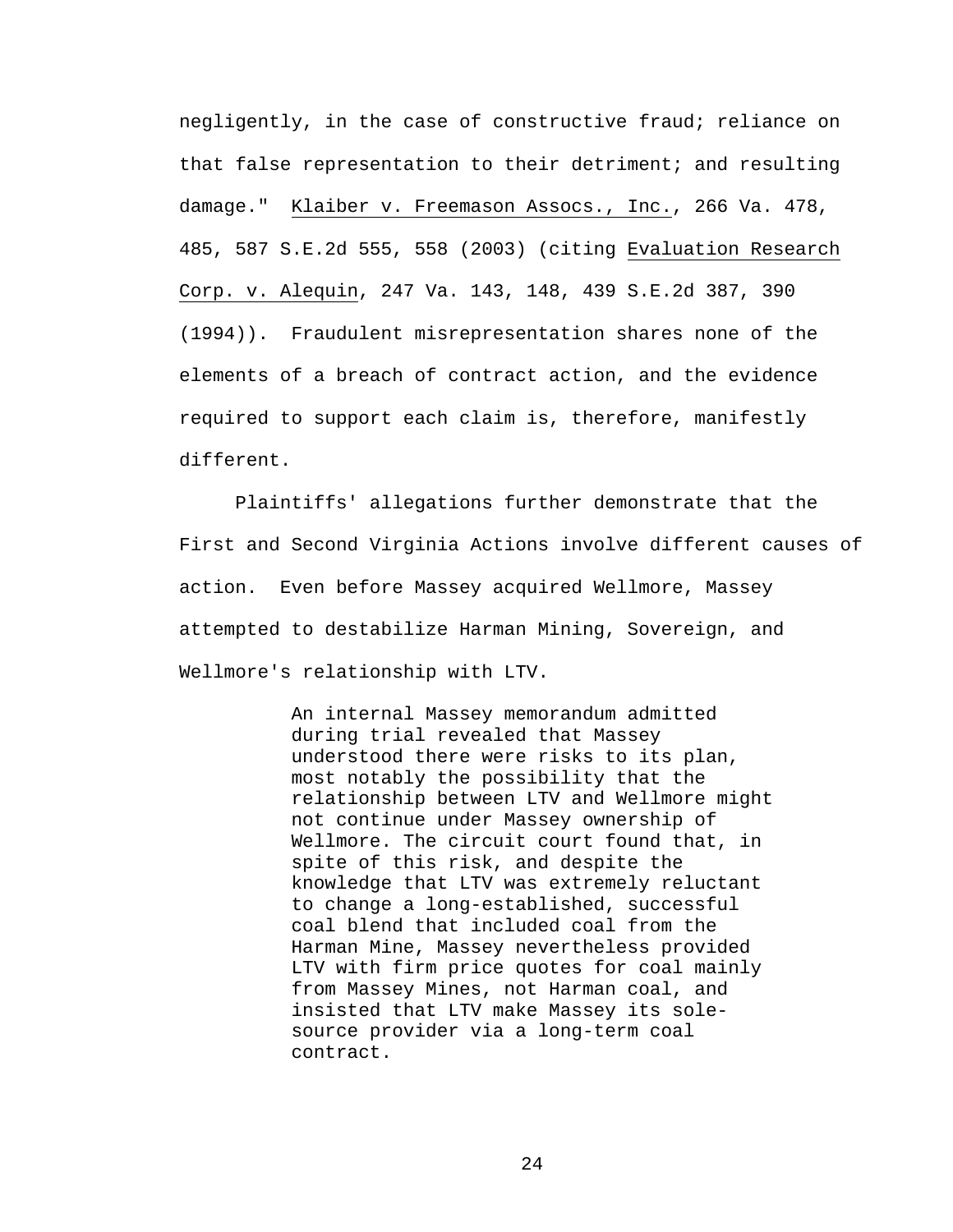Caperton IV, 690 S.E.2d at 330 (internal quotation marks omitted). Massey knew "that LTV had historically demonstrated a preference for multiple suppliers and had not entered multiyear coal supply contracts," and Massey similarly increased the price at which it offered to sell coal to LTV. Id. at 330 n.13. Not surprisingly, "LTV ceased buying coal from Wellmore." Id. at 330.

 Massey also knowingly concealed the loss of LTV's business from Plaintiffs. Massey took this action in late 1997, according to the Supreme Court of Appeals of West Virginia, because it knew that "it would be virtually impossible for Harman to find alternate buyers for its coal at that point in time." Id. at 331. Massey's discussions to purchase the Harman companies were not pursued in good faith, because Plaintiffs had to shut down business operations in anticipation of a sale that never occurred. The Supreme Court of Appeals of West Virginia noted that the delay "ultimately collapsed the transaction in such a manner so as to increase the Harman Companies' financial distress." Id. (internal punctuation omitted).

 Additionally, during negotiations for the sale of the Harman companies, Massey allegedly acquired confidential information about Caperton and his companies. "Massey utilized the confidential information it had obtained from the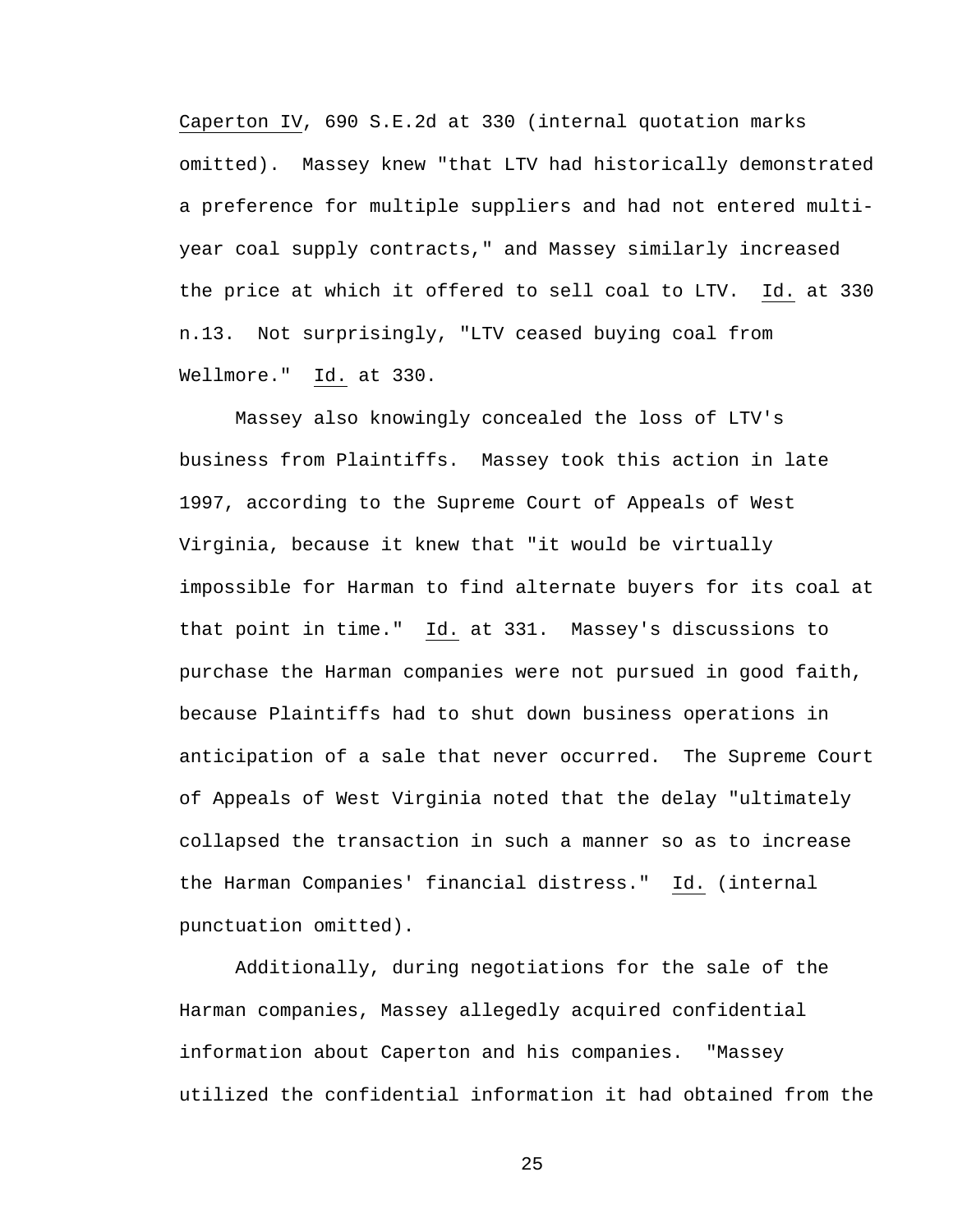Harman Companies to take further actions, such as purchasing a narrow band of the Pittston coal reserves surrounding the Harman Mine." Id. Explaining why Massey acquired the land, a Massey executive stated that

> [t]he property we have acquired provides a fairly effective block against anyone else cutting a deal with Pittston on the balance of their Splashdam coal. It also greatly diminishes the attractiveness of the Harman property to parties other than Massey, so we will more than likely get Harman in the long run.

 Massey's actions were not simply limited to Harman Development, Harman Mining, and Sovereign, however. Having learned that Caperton personally guaranteed a number of the Harman companies' obligations, Massey made false representations to Caperton about the closing date for the sale of Harman Development, Harman Mining, and Sovereign, causing Caperton to default on those obligations. Consequently, in the spring of 1998, both Grundy National Bank and Senstar Financial took actions that severely impacted Caperton's credit rating and creditworthiness.

 Additionally, Massey's actions caused Caperton to be listed on the "Applicant Violator System," a database maintained by the Department of the Interior's Office of Surface Mining, which listing effectively prevents Caperton from conducting business in the mining industry in the future.